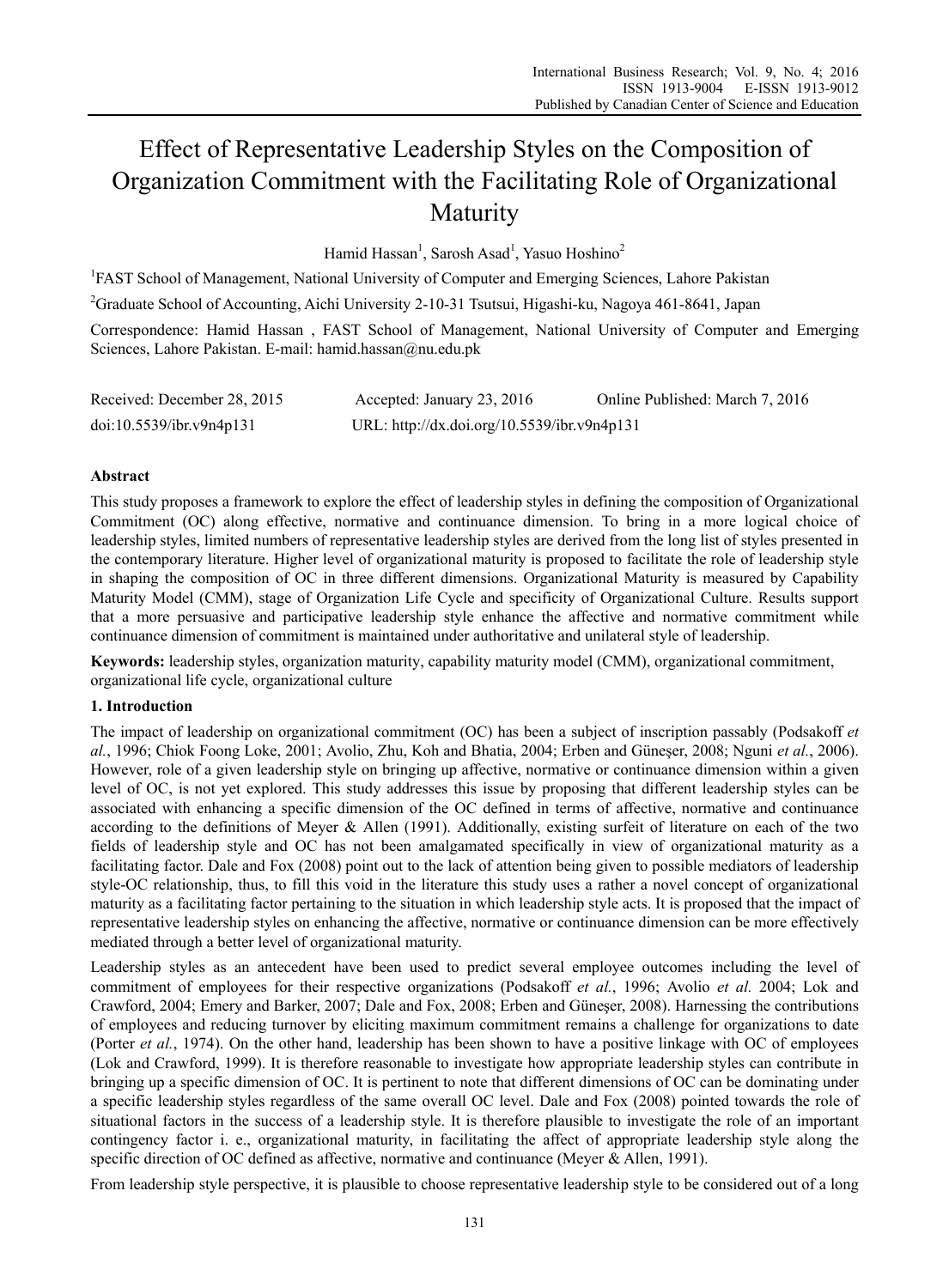list of styles presented in the contemporary literature on leadership (Hassan et al., 2015). For this purpose, this study has amalgamated the existing surfeit of leadership styles in five distinguished clusters, each representing a distinct leadership style which can epitomize the several styles present in the leadership literature.

Initial part of study is focused on deriving these representative styles out of the long list of leadership styles through meta-analysis of leadership literature. This endeavor yields into five representative styles based on common characteristics, overlapping explanations and mutually non-exclusive definitions of leadership styles present in contemporary literature (Bass, 1997; Chiok Foong Loke, 2001; Zopiatis and Constanti, 2012). Data for empirical analyses was collected for leaders and their followers for the five representative leadership styles. Three dimensions of OC are defined as affective, normative and continuance as per definition of Meyer & Allen (1991). The facilitating factor of organizational maturity is measured along three approaches i.e., Organizational Life Cycle, Capability Maturity Model (CMM) and Specificity of Organizational Culture.

Results show that for leadership styles closer to authoritative and unilateral decision making with less concern for subordinates, the continuance dimension of commitment is a dominating factor with a comparatively lower level of overall commitment. However, when leadership style is inclined towards participative and persuasive decision making, with subordinates' interest being given a priority, normative and affective dimension of commitment is enhanced with a better overall commitment level. A higher level of organizational maturity is found to be an important condition under which these relationships prevails. A lower level of organizational maturity provide allowance to deviate from the above relationship.

The remainder of the paper is organized as follows. Section two, following the introduction, presents a meta-analysis to define five representative leadership styles in the initial part and presents a review on OC and organizational maturity in the later part. Section three explains the proposed model while section four defines variables and explains data & sample. Section five discusses results and section five presents conclusion and limitations of study.

#### **2. Literature Review**

 $\overline{a}$ 

This study addresses the relationship between the leadership styles and the composition of OC in three different dimensions (i. e., affective, normative and continuance) by using two unique perspectives. First, it is proposed that representative leadership style can be helpful in bringing up one of the specific dimension the OC from affective, normative or continuance<sup>1</sup>. Second, it is proposed that a better level of organizational maturity will facilitate this relationship. Existing surfeit of literature on each of the two fields of leadership style and the composition of OC, has not been amalgamated specifically in view of organizational maturity as a facilitating variable.

#### *2.1 Selection of Representative Leadership Styles*

Leadership, like other domains in the social sciences discipline, has unique implications when applied in different contexts and thus research on this much scribed subject remains equivocal in many facets such as demarcating between effective and ineffective leaders, formulation of a concerted definition and even its constitution (Jago, 1982; Burns, 1978; Muczyk and Reimann, 1987; Rost, 1991, quoted in Gini, 1997). Regardless, fascination with the subject of leadership has remained perennial resulting in profusion of theoretical and empirical studies on the subject (Jago, 1982; Muczyk and Reimann, 1987; Gini, 1997; De Vries, 1994).

The nerve center of the traditional approaches to understanding leadership has been the individual leader (Rowley, 1997; Rost, 1991, quoted in Avolio, 2007). Earliest theory of leadership notably known as the trait theory approach was an endeavor to identify distinct traits the embodiment of which will aid in identification of a leader or determining what the leader does by scrutinizing his behaviors (Smith, Carson and Alexandor, 1984). Thus, the traditional model of leadership narrowly focused on leader as a panacea and the process of leadership to be a vertical influence exerted by the leader on the followers which led to emergence of leadership styles such as autocratic, directive, task-oriented etc.

Overtime with emergence of self-managed work teams, flattening organizational structure, escalating competitiveness, organizations increasingly found the benefit of sharing the leadership with subordinates (Pearce and Sims, 2002; Bligh, Pearce and Kohles, 2006; Carson, Tesluk and Marrone, 2007). This expanded the leadership continuum to include styles such as participative, distributed, transformational etc. on the antithetical end. The leadership labyrinth under the realm of three main scientific paradigms i.e. Trait, Behavior and Contingency has extended to dozens of styles ranging between extremes of vertical and shared leadership.

Following Hassan, Asad and Hoshino (2015), an expansive look into the literature resulted in thirty-nine leadership styles. Table 1 enlists the characteristics of each style along with few references from literature that used and defined these terminologies.

<sup>1</sup> Meyer & Allen (1991) explains three dimensions of organizational commitment as Affective, Normative and Continuance.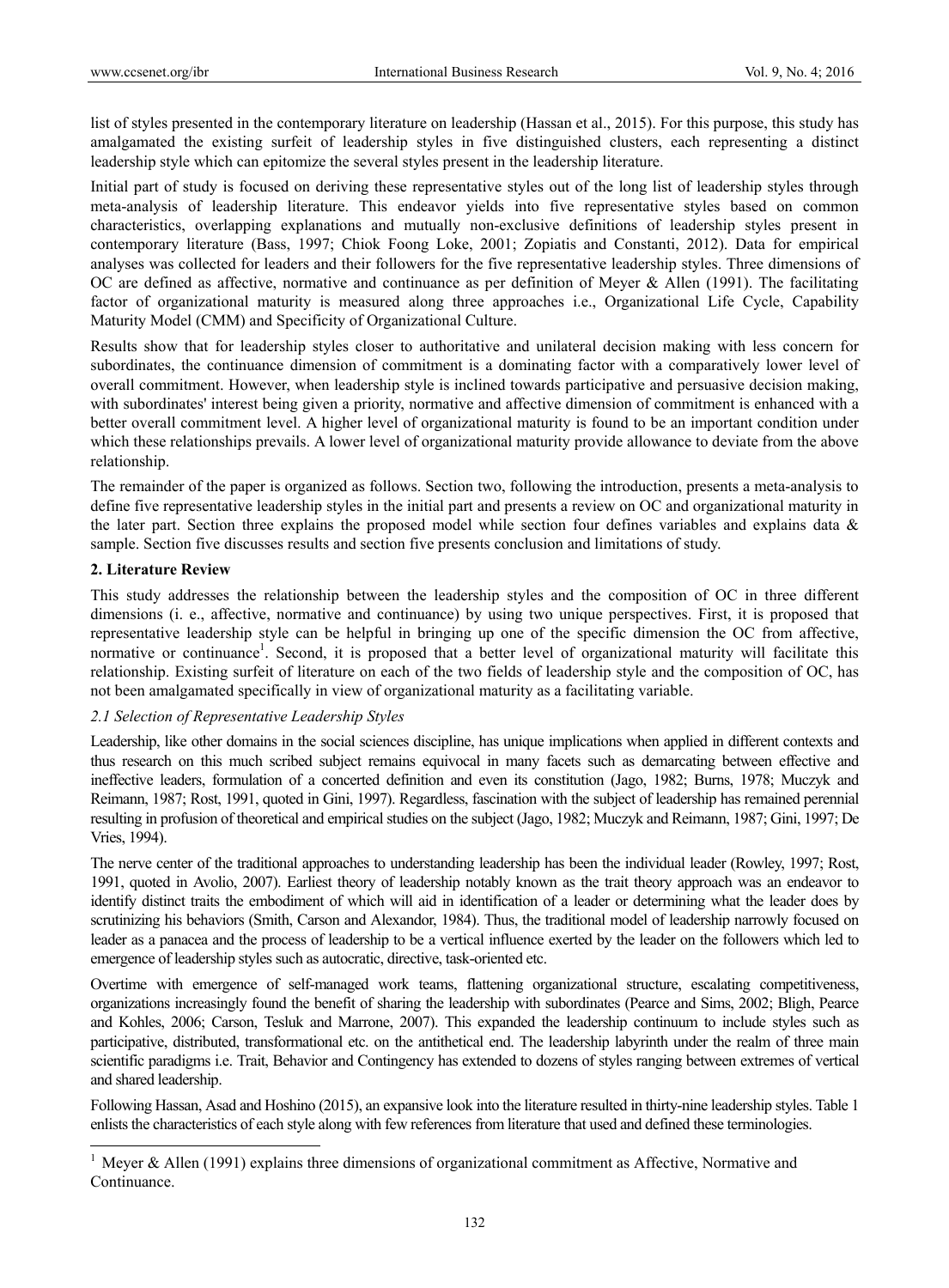# Table1. Definitions of Different Leadership Styles Presented in the Past Literature

|     | Leadership style                 | Definitions presented in past literature                                                                                                                                                                                                   |
|-----|----------------------------------|--------------------------------------------------------------------------------------------------------------------------------------------------------------------------------------------------------------------------------------------|
| 1.  | Autocratic Leadership            | Leaders belonging to this style are disciplinary and less inclined care for the<br>socio-emotional needs of followers with group, directive and one-sided decision<br>making (Foels et al., 2000; Van Vugt et al., 2003; De Cremer, 2006). |
| 2.  | Democratic Leadership            | Leaders belonging to this style are caring and participative. They are inclined for group<br>decision making by maintaining good relationships with followers (Foels et al., 2000;<br>Woods, 2004).                                        |
| 3.  | Laissez-Faire Leadership         | These leaders are less inclined for involvement, delegation of responsibilities and<br>sharing critical decision making with the followers (Bass, 1997; Eagly <i>et al.</i> , 2003;<br>Skogstad et al., 2007).                             |
| 4.  | Transactional Leadership         | This style is associated with exchange of information, responsibilities as well as rewards<br>(Eagly <i>et al.</i> , 2003; Eeden <i>et al.</i> , 2008).                                                                                    |
| 5.  | Task Oriented Leadership         | This style is for planning and organizing work activities, making others to follow roles,<br>deadlines and defined targets. (Eagly and Johnson, 1990; Tabernero et al., 2009; Yukl,<br>2012).                                              |
| 6.  | Interpersonal Leadership         | These leaders are thoughtful, passionate, helping encouraging, and motivating followers<br>for an honest and trustworthy relationship (Brodbeck <i>et al.</i> , 2000).                                                                     |
| 7.  | Transformational Leadership      | This style is for visionary, inspirational and intellectual stimulation of followers and<br>empowering them for high expectations (Bass, 1997; Jung and Avolio, 2000).                                                                     |
| 8.  | Charismatic Leadership           | This style is for personal influence and unconventional behavior that can simulate<br>change with increasing the emotional attachment and risk orientation with the goal<br>(Hunt, 1999; Hoogh et al., 2005).                              |
| 9.  | Distributed Leadership           | These leaders like collaboration, good exchange relationship by emphasizing<br>collaborative gain (Gronn, 2002; Mayrowetz, 2008).                                                                                                          |
| 10. | Participative Leadership         | These leaders like share goals, problems, advantages and risks with the followers fir a<br>collaborative decision making based on consensus empowerment to subordinates (Rok,<br>2009; Huang et al., 2010).                                |
| 11. | Directive Leadership             | This style is for unilateral decisions instructions and commands. Defining goals and<br>targets and expecting followers to follow diligently (Muczyk and Reimann, 1987; Pearce<br>and Sims Jr., 2002).                                     |
| 12. | Ethical Leadership               | Leadership based on care for others, honesty, collective gains, principled and self<br>motivated riotous and cooperative decision making (Brown and Trevino, 2006; Toor and<br>Ofori, 2009).                                               |
| 13. | Authoritative Leadership         | This style is for self-assured, challenging, calculated and scheming behavior and<br>expectations from followers (Pellegrini and Scandura, 2008).                                                                                          |
| 14. | Authoritarian Leadership         | This style stands for self-protected, inflexible, indifferent, forceful and sometime abusive<br>or exploitive dealing with the followers (Pellegrini and Scandura, 2008; Kiazad, et al.,<br>2010).                                         |
| 15. | Intellectual Leadership          | These leaders have superior cognitive ability and can use it for innovative vision that can<br>challenge status quo along with a caring for common good for followers (Dealtry, 2001;<br>Andreasen, 2005;).                                |
| 16. | Instrumental Leadership          | This is a practical approach based on the requirement of higher level of commitment and<br>determination for goals by the followers (Rees and Segal, 1984; Southworth, 1993).                                                              |
| 17. | Coercive Leadership              | A fear driven approach using aggression and trepidation for achieving goals. This can<br>marginalize the creatively of followers (Spector, 1982).                                                                                          |
| 18. | Team-oriented Leadership         | An inclination towards team building, for collective gains that can seldom challenge the<br>status quo and prefer a democratic consensus for achievement of goals (Kezar, 1998;<br>Javidan et al., 2006).                                  |
|     | 19. Delegative Leadership        | These leaders prefer procedural justice without use of supremacy. They can share power,<br>inspire followers by maintaining consensus (Leana, 1986; Krause <i>et al.</i> , 2007).                                                          |
|     | 20. Autonomous Leadership        | These leaders are self-directed and self-motivated always look for novelty, diversity and<br>uniqueness through knowledge sharing and achievement of challenging goals (Taggar et<br>al., 1999).                                           |
| 21. | Coaching Leadership              | This approach stands for training followers, assisting them, facilitating them and<br>developing them with a caring behavior to achieve testing goals (Robertson, 2009).                                                                   |
| 22. | Affiliative Leadership           | These leaders stand with followers and show a good team player role in trying times.<br>These are inclined reduce conflict, consult less but care for relationship with the<br>followers (Goleman, 2000).                                  |
| 23. | Supportive Leadership            | This style is characterized for trust in followers and their well being as a priority. These<br>leaders like to delegate authority and support to make followers achieve self-directed<br>targets (Muller <i>et al.</i> , 2009).           |
| 24. | Relationship-Oriented Leadership | These leaders value interpersonal relationship, based on friendly and supportive<br>environment for followers (Tabernero et al., 2009; Yukl, 2012).                                                                                        |
| 25. | Consultative/Advisory Leadership | This style emphasis professional guidance to followers. The style is well suited for<br>structured environment with internal locus of control (Selart, 2005; Krause et al., 2007).                                                         |
| 26. | Humane-oriented Leadership       | This style characterized as honest, philanthropic, sympathetic, and humble. These<br>leaders value social well fare and a caring relationship with the followers (Brodbeck et<br><i>al.</i> , 2002).                                       |
| 27. | <b>Expressive Leadership</b>     | This style is for understanding and granting more autonomy to followers. Leaders care<br>about socio-emotional behavior of followers (Rees and Segal, 1984; Southwork, 1993).                                                              |
| 28. | Visionary Leadership             | These leaders are expressive of their ideas with a strong sense of interpersonal<br>sensitivity, foresightedness and a proactive approach to guide followers (Westley and<br>Mintzberg, 1989; Brown and Anfara, 2003).                     |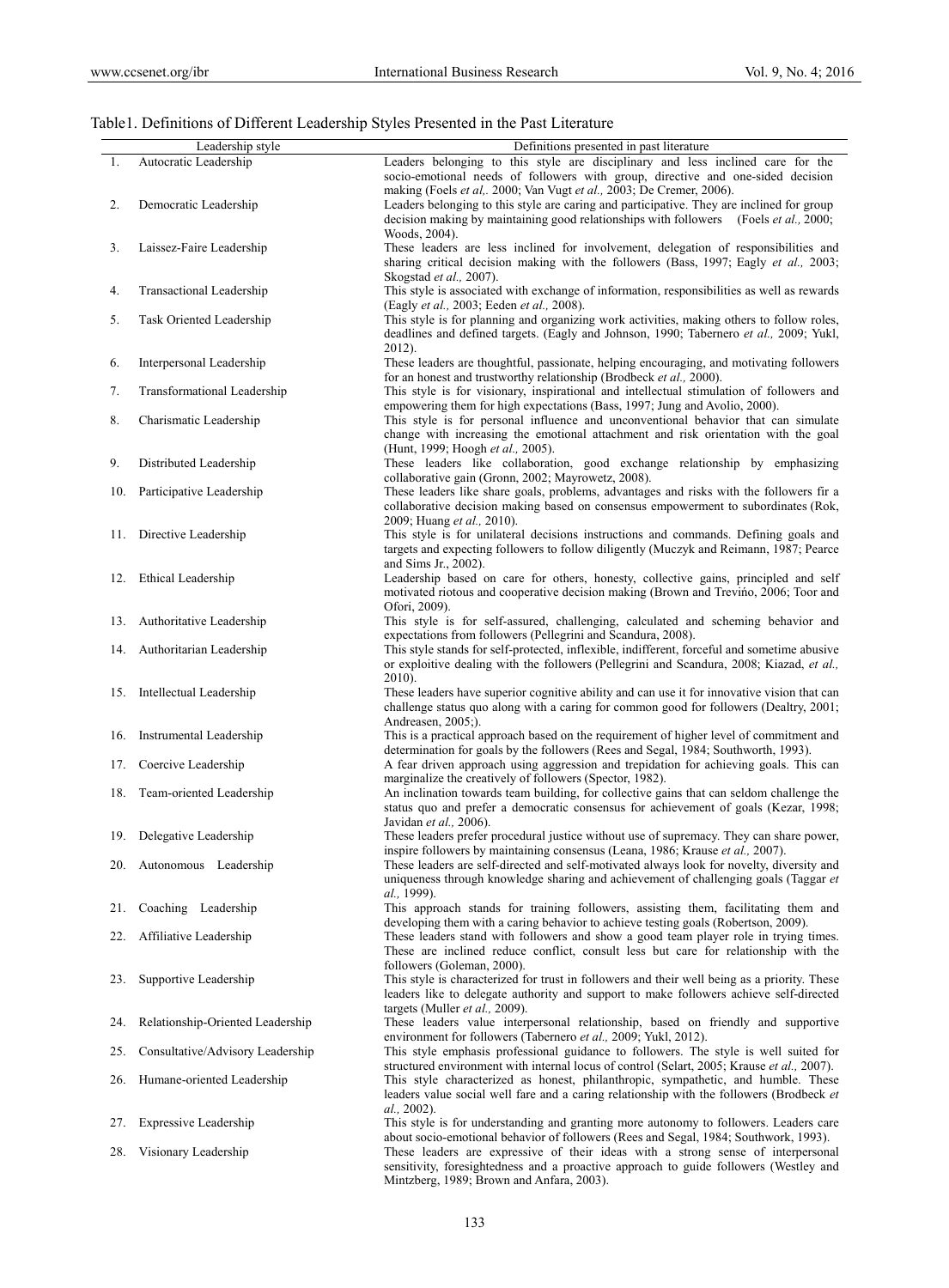|     | 29. Pacesetting Leadership      | These leaders stands for excellence in standards and tend to use authority to achieve<br>these goals. They present example of trustworthiness for the followers (Goleman, 2000).                                                                      |
|-----|---------------------------------|-------------------------------------------------------------------------------------------------------------------------------------------------------------------------------------------------------------------------------------------------------|
| 30. | Narcissist Leadership           | These leaders are self-centered and conscious about their status sometime at the cost of,<br>conflict and unfeeling behavior. They are less forgiving and aggressive to carry their<br>personal agenda (Rosenthal and Pittinsky, 2006).               |
| 31. | E-leadership                    | They are receptive of dynamism and change in the environment with high openness to<br>experience (Avolio, Kahai and Dodge, 2001; Pulley and Sessa, 2001).                                                                                             |
| 32. | Achievement-Oriented Leadership | This style shows high level of output with challenging goals for subordinates. These<br>leaders are self-confident and use it as tool to boost morale of followers (Muller and<br>Turner, 2009).                                                      |
| 33. | Authentic Leadership            | High level of self-confidence, persistence and moral courage are main characteristics of<br>this style. These leaders believe in social justice, optimism and expect discipline and<br>self-expressiveness from followers (Avolio and Gardner, 2005). |
| 34. | Servant Leadership              | This style is characterized as follower-centric, altruistic, committed for the growth of<br>followers (Beazley and Gemmill, 2006).                                                                                                                    |
| 35. | Citizen Leadership              | These leaders are democratic, and show concern for people with a constructive mind to<br>inspire followers for common good and team orientation (Booker, 2006).                                                                                       |
| 36. | Aversive Leadership             | This style relies on coercive power, authority and exploitation to gain objectives through<br>followers (Pearce and Sims Jr., 2002; Bligh <i>et al.</i> , 2006).                                                                                      |
| 37. | <b>Empowering Leadership</b>    | These leaders care for followers and tend to delegate authority and provide more<br>autonomy to followers. They believe in team orientation and sharing of power as tools to<br>achieve goals (Pearce and Sims Jr., 2002; Vecchio et al., 2010).      |
| 38. | Opinion Leadership              | These leaders socially alert and use dominance, confidence and social maturity to<br>influence followers (Robertson and Myers, 1969; Chan and Misra, 1990).                                                                                           |
| 39. | Self-Protective Leadership      | This style is pro status-conscious, self-dominating at the cost of conflict. Face saving<br>and procedural aspects are emphasized in this style (Javidan et al., 2006).                                                                               |

Thirty nine leadership styles which stemmed from scrutinizing the literature are placed in five distinct groups in order to develop an unequivocal model of symbolic leadership styles. The existing long list of styles makes it impossible to effectively link the discussion on leadership styles with other frame of reference such as OC. Therefore, it is essential to organize the scattered list of leadership styles in logical sequence. Such an effort can identify the overlapping as well as mutually exclusive areas to streamline the discussion on this topic. Thus, to fill this void in the past literature this study amalgamates the several leadership styles into limited number of representative styles based on their common characteristics to present a more practical configuration of leadership styles to be compared with other frame of reference.

The proposed assortment will also aid to eliminate the existing controversies in the past literature which is brimming with leadership styles, however, without catering to their mutual exclusiveness. Therefore, to bring more consistency in the leadership literature, this study has derived five representative styles which are non-mutually exclusive. Also, these representative styles have been developed utilizing a common frame of reference i.e. focus on leader and centralization of decision making. The leadership styles (LS1 to LS4) can be seen along a continuum of focus and centralized decision-making gradually shifting from leader to subordinates. LS5 is an exceptional case and is included due to its importance in understanding the complete model of leadership.

The five groups are indicative of five distinct leadership styles whose characteristics are given in Table 2. The six critical areas selected to see the difference in five different styles are role of leader, leader's concern for others, distance from followers, his decision making style, follower's motivation and leader's focus on followers' growth. These critical areas were chosen because they are essential components of the leadership pie. Based on these characteristics of representative leadership styles, an amalgamation of the 39 leadership styles identified in five distinct clusters are given in Table 2. The leadership styles (LS1 to LS4) can be seen along a continuum of focus and centralized decision-making gradually shifting from leader to subordinates. LS5 composed of only 'laissez-faire' leadership style is an exceptional case and is included due to its importance in understanding the complete model of leadership.

|                            | Leadership style 1  | Leadership style 2 | Leadership style 3 | Leadership style 4 | Leadership style 5   |
|----------------------------|---------------------|--------------------|--------------------|--------------------|----------------------|
|                            | (LSI)               | (LS2)              | (LS <sub>3</sub> ) | (LS <sub>3</sub> ) | (LS <sub>3</sub> )   |
| Role of Leader             | Dominating          | Accept             | Seek Consensus     | Assist followers   | Leave followers      |
|                            |                     | Participation      |                    |                    |                      |
| Leader's<br>for<br>concern | Low                 | Moderate           | <b>Balanced</b>    | High               | None                 |
| others                     |                     |                    |                    |                    |                      |
| Distance from followers    | High                | Medium             | Low                | Nil                | Indifferent          |
| Leader's decision making   | Unilateral          | Consulting         | Participating      | Persuasion         | Indifferent          |
| style                      |                     |                    |                    |                    |                      |
| Followers'                 | Low                 | Due share          | Partners           | <b>Followers</b>   | frustrated followers |
| share/motivation           |                     |                    |                    | self-fulfillment   |                      |
| followers'<br>Focus<br>on  | Follow instructions | of<br>Development  | of<br>Competence   | Priority<br>to     | Uninvolved           |
| growth                     |                     | followers          | followers          | Followers          |                      |

Table 2. Representative Leadership Styles

LS1 consists of Autocratic, Transactional, Task-oriented, Directive, Authoritarian, Aversive, Narcissist, Instrumental,

134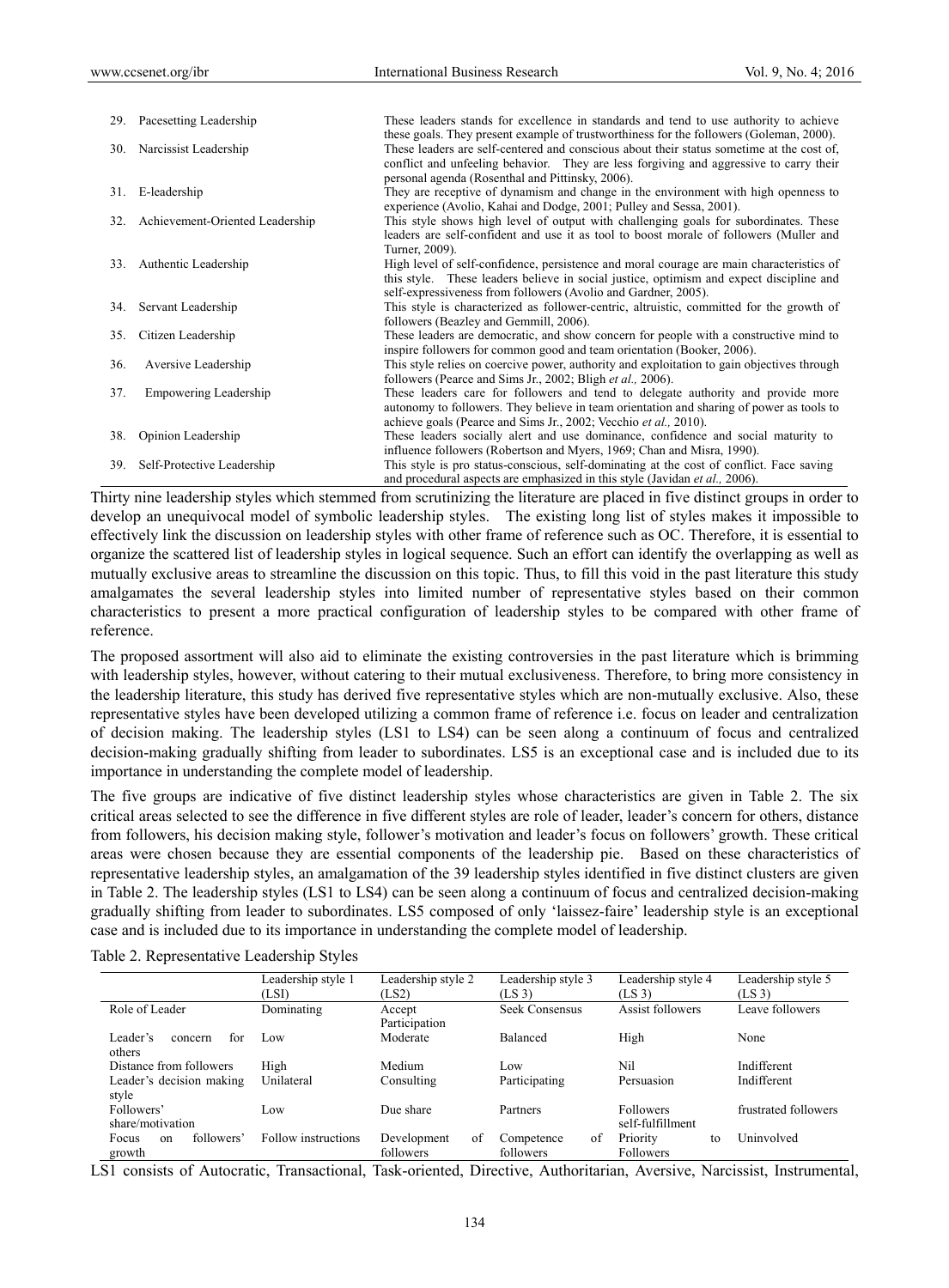Coercive, Self-protective and Authoritative leadership styles. These 11 styles constitutes first representative leadership style which is characterized by a leader who clearly instructs, shows little concern for others, remains distant from followers and engages in unilateral decision making. LS2 includes, Participative, Interpersonal, Coaching, Affiliative, Supportive, Relations-oriented, Consultative-advisory, Democratic, Expressive, Team-oriented and Delegative leadership styles. This style encapsulates a leader who encourage followers to participate, demonstrates a high concern for them, focuses on building relationships by maintaining only a moderate distant from others and implements a shared decision making process.

LS3 includes, Transformational, Visionary, Charismatic, Achievement-oriented, Pacesetting, Empowering, E-leadership, Distributed, Intellectual, Opinion and Autonomous. The role of leader in this style is to encourage followers to seek high standards of excellence. The leader provides a strong vision, maintains low distance, shows high concern for others and engages in shared decision making by persuading followers to follow proposed vision. Successful leaders of this group make followers identify with their vision and zealously work to attain it. LS4 is composed of five styles namely: Servant, Citizen, Authentic, Humane-oriented and Ethical. This leader takes a unique approach to leadership by playing a role of steward instead of a conservatively believed role of hero. Resultantly, concern for others is supremely high. The leader endeavors to enable followers to attain their level of

|  |  | Table 3. Leadership styles clustered into five representative styles based on common characteristics |
|--|--|------------------------------------------------------------------------------------------------------|
|  |  |                                                                                                      |

| LS1             | LS2                   | LS3                  | LS4             | LS5           |
|-----------------|-----------------------|----------------------|-----------------|---------------|
| Autocratic      | Participative         | Transformational     | Servant         | Laissez-faire |
| Transactional   | Interpersonal         | Visionary            | Citizen         |               |
| Task-oriented   | Coaching              | Charismatic          | Authentic       |               |
| Directive       | Affiliative           | Achievement-oriented | Humane-oriented |               |
| Authoritarian   | Supportive            | Pacesetting          | Ethical         |               |
| Aversive        | Relations-oriented    | Empowering           |                 |               |
| Narcissist      | Consultative-advisory | E-leadership         |                 |               |
| Instrumental    | Democratic            | Distributed          |                 |               |
| Coercive        | Expressive            | Intellectual         |                 |               |
| Self-protective | Team-oriented         | Opinion              |                 |               |
| Authoritative   | Delegative            | Autonomous           |                 |               |
|                 |                       |                      |                 |               |

#### \* LS1-LS5 indicates leadership styles 1-5self-fulfillment.

Moreover, leader of this group also engages in shared decision making which is solely in the best interest of the followers and prioritizes the growth of followers in all situations.

LS 5 only entails a single leadership style i.e. laissez faire leadership which has been included to understand complete model of leadership. Leader with laissez faire leadership style leave followers to complete tasks, make decisions and solve problems. The leader has little or no concern for followers and thus maintains a high distance from the.

#### *2.2 Organizational Commitment*

Organizational commitment (OC) unlike leadership has emerged in popularity with the ascent of the last decade. However, similar to leadership OC of employees has been a topic of much interest in studies focusing on work place behavior (Mowday *et al.*, 1979; Mathieu and Zajac, 1990; Mowday, 1999; Lok and Crawford, 2004). OC has been used as an antecedent and a consequence for various employee related variables in studies conducted by Porter *et al.* (1974), Mowday *et al.* (1979), Morris and Sherman (1981), and Larson and Fukami(1984).

Lyman Porter (1974) has received much attention due to the extensity of his work on empirical and theoretical domains of OC. He defined OC in terms of "the strength of an individual's identification with and involvement in a particular organization" (Porter *et al.*, 1974; Mowday *et al.*, 1979). However, Porter's one-dimensional view of OC focused solely on the affective commitment (Mowday, 1999) was reinforced by Meyer & Allen (1990, 1991) who proposed a three component model of commitment to remove the conceptual differences. These include, affective commitment, normative commitment and continuous commitment. Affective commitment in Meyer and Allen's model is explained as "employees' emotional attachment to, identification with and involvement in the organization". Strong affective commitment implies that employees will stay with the organization because they want to do so. The second component of commitment defined by Meyer & Allen (1991) refers to employees' consideration of whether the cost of leaving the organization is greater than the cost of staying in the organization. The cost includes both intangible values such as relationship with other employees and tangible gains such as retirement or promotional benefits that employees may expect to receive from the organization. Strong continuance commitment implies that the employees will stay with the organization because they need to do so. The third and last component of commitment defined by Meyer & Allen (1991) refers to the employees' feelings of obligations and responsibility to their workplace. Strong normative commitment implies that employees will stay with the organization because they ought to do so.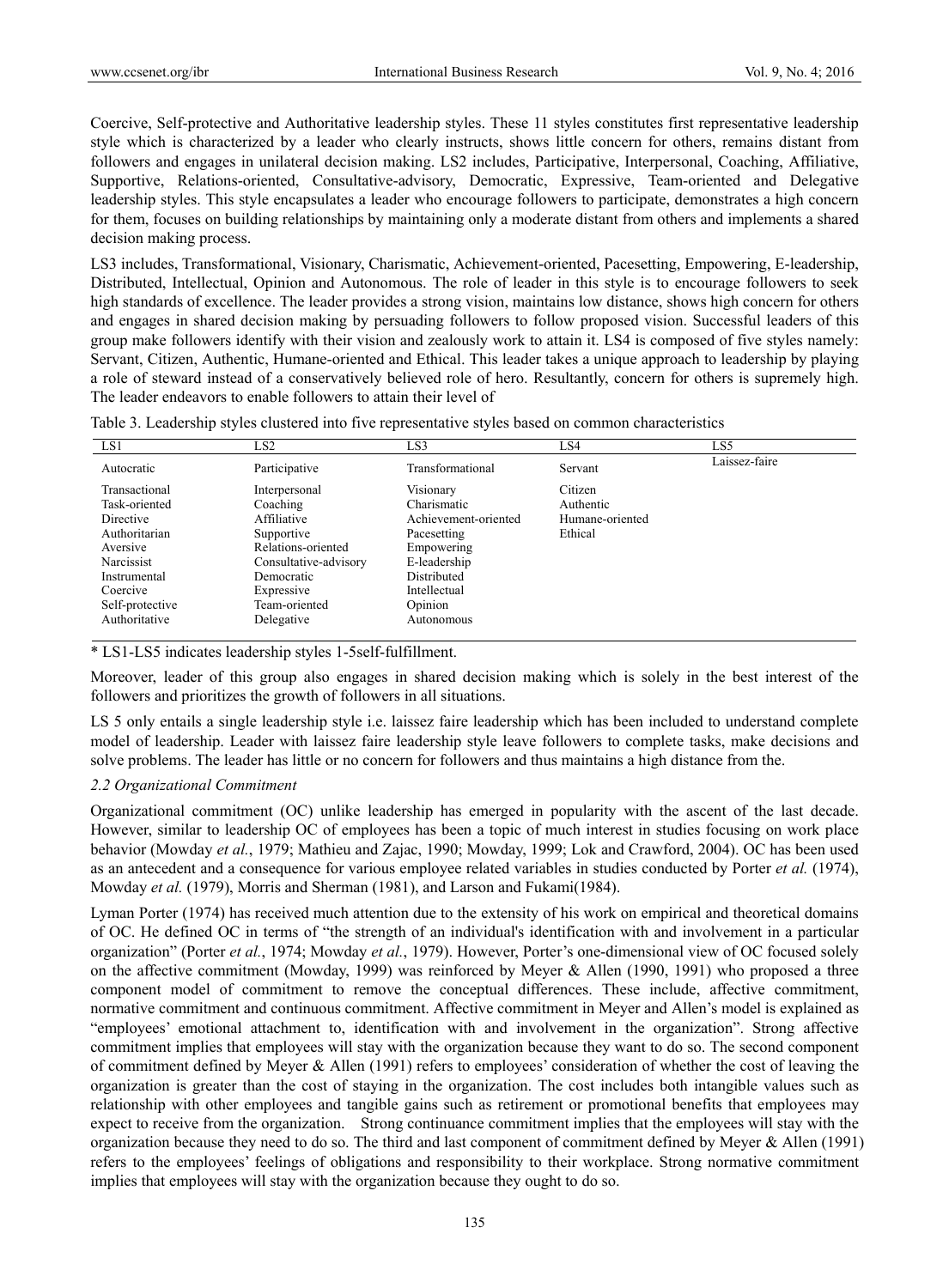## *2.3 Organizational Maturity*

Organizational maturity is treated as a situational factor facilitating link between representative leadership styles and OC. Mature organizations, in contrast to immature organizations, have an acknowledged set of norms to abide by and a shared mind set which is institutionalized in the vision, value and mission. Differentiating a mature software organization from an immature, Paulk *et al.* (1993) highlighted unambiguous communication, planned processes, clear roles and responsibilities, and a disciplinary conduct to be the defining characteristics. Organization maturity for the purpose of this study has been measured using three approaches namely Capability Maturity Model, Lifecycle model and organizational culture perspective.

Capability Maturity Model (CMM) is a widely recognized process improvement framework in the software industry (Sarshar *et al.*, 1999; Kumta and Shah, 2002; Ngwenyama and Nielsen, 2003). CMM was developed to help organization assess the effectiveness and efficiency of its software development processes by expressing them as either mature or immature (Kaner and Karni, 2004; De Bruin and Rosemann, 2005). According to Kumta and Shah (2002) a mature process is "consistent with the way work actually gets done, defined, documented and continuously improved". CMM can be used as an indicator of an organization's maturity as it demarcates the process effectiveness and efficiency into five maturity levels. The five maturity levels represent an evolutionary path of the organization which progresses from the initial level corresponding to a state of immature processes to the last or optimized level which symbolizes a state of fully mature processes (Mathiassen and Sorenson, 1996; Sarshar *et al.*, 1999; Kaner and Karni, 2004; Kumta and Shah, 2002). Each subsequent level corresponds to an added maturity or capability being introduced in the process and lay foundations for continuous process improvement (Paulk *et al.*, 1993).

A range of maturity models have been crafted on the basis of initial CMM, such as decision-making capability maturity model (Kaner and Karni, 2004), business process management maturity model (De Bruin and Rosemann, 2005), leadership maturity model (Armitage, Carlen and Schulz, 2006) etc. A CMM is designed to help an organization adopt best practices in different domains and since the interested area of domain in this study is human capital management and workforce practices, therefore, People Capability Maturity Model (P-CMM) will be employed to assess organizational maturity. A P-CMM focuses on continuously improving management and development of human asset of organization (Türetken and Demirörs, 2004).

From the perspective of P-CMM, organizational maturity is derived from workforce practices performed routinely inside the organization and the extent to which they are institutionalized. Accurate disbursement of information among subordinates, high formalization of roles and responsibilities and consistency in execution of rules and policies defines a mature organization. These organizations have greater capability to attract, develop and retain talent to execute business processes. Immature organization takes a reactionary approach to development and maintenance by having its managers more focused on solving crises than improving processes.

Organization lifecycle stage is another perspective on organizational Maturity being considered in this study. The four lifecycle stages of an organization are: Introduction characterized by few products/services and an organizational structure with authority centralized at the top, Growth characterized by rapid expansion of product line and personnel, increased operational complexity and escalating revenue, Maturity characterized by stable sales, greater volume of customers and complex organizational structure and Decline which is characterized by declining sales, increasing debt and resistance to change. The higher stages of the lifecycle indicate a higher maturity level as opposed to initial stages which represent a low level of maturity.

The third way to measure the organizational maturity is through the perspective of organizational culture. A specific culture is characterized by tightly knit organizational norms and a low tolerancefor deviant social behavior whereas a loose culture has weak norms and a high tolerance for deviant work place behavior (Gelfand *et al.*, 2011). Triandis (2004), in his academic commentary on Hofstede's uncertainty avoidance dimension of culture, used the term 'tight' to explain the specific culture as having many rules, standards for correct behavior and an agreement on the norms.

This study proposes that a specific culture will lead to a greater organizational maturity because the processes are clearly defined and agreement on how to accomplish tasks is achieved among employees. In contrast, a loose culture will lead to a lower organizational maturity where organizational manifestations are weaker and deviance from workplace behavior is accommodated. Thus, if an organizational culture is specific instead of loose, it is reasonable to propose that organizational maturity will be higher and will consequently act as a better conductor for leadership style to elicit higher OC.

#### **3. Proposed Model for Analyses**

The study proposes that the relationship between representative leadership styles and specific dimension of organization commitment is mediated by organization maturity as measured alternatively by P-CMM, the lifecycle stage of the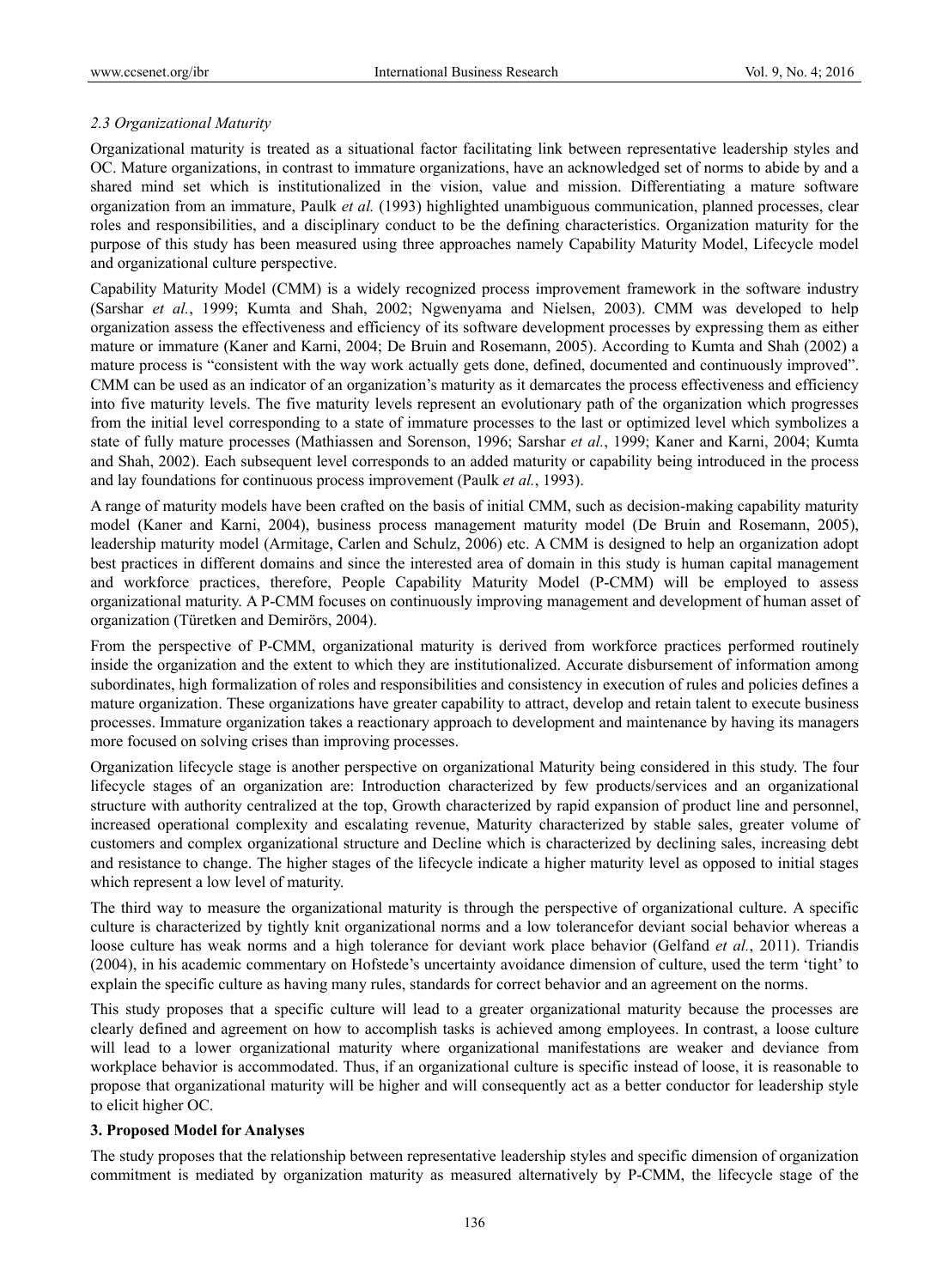organization and specificity of its culture. It is hypothesized that higher organization maturity will act as better conduit for the leadership style to make the specific dimension of OC more dominating with a given level of commitment. Five representative leadership styles defined in the earlier part of literature review are proposed to be associated with different dimensions of commitment as follows.

Leadership style-1 is characterized as dominating and unilateral decision making with high distance and low concern for followers. Continuance commitment is what an employee need to do with expectations of tangible gains from organization. It is therefore proposed that under LS1 continuance dimension of commitment dominates with a low level of overall commitment. It is further proposed that a high level of organizational maturity may keep this relationship intact while a low organizational maturity may allow deviation from above expectations.

Leadership style-2 is defined a consulting decision making after getting feedback and participation from follower with moderate distance and concern for followers. Normative commitment is what employees ought to do owing to the feeling of ethical obligation from the organization while continuance commitment is related with the expectations of tangible gains. It is proposed that under LS2 normative or continuance dimensions of commitment dominate with a comparatively better level of overall commitment vis-a-vis LS1. A high maturity level in organization may facilitate above composition while a low maturity level provide allowance in it.

Leadership style-3 stands for participative decision making on the basis of consensus with a balanced concern and low distance from followers. Affective commitment is defined as what employees want to do in relation to their emotional attachment with the organization while normative dimension is associated with the ethical obligation. Thus, LS3 is expected to be associated with affective or normative dimensions of commitments to become dominating. It is therefore expected that LS3 would enhance both normative and continuance dimension of commitments. The relationship is better explained in high level of organizational maturity while deviations can be expected in case of a low maturity level.

Leadership style 4 is characterized by decision making by followers with assistance of leader while preference give to followers with almost no difference between leader and them. This style is expected to be associated with the affective dimension of commitment provided a higher level or organizational maturity prevails. It is therefore expected that LS4 enhances the continuance dimension of commitment with a higher level of overall OC. A higher level of organizational maturity makes this happen while a lower level provide allowance of deviation from it.

Leadership style 5 is characterized as indifferent decision making with almost no participation from followers and without considering the stake of followers. While this style is an exception from other selected style, it is expected that overall commitment, though very small, could have the dominating part of continuance commitment under high maturity level.

A conceptual framework has been formulated based on the literature review that accentuates three important variables namely: the five representative leadership styles, OC and organizational maturity as assessed by P-CMM, organizational lifecycle model and organizational culture. Organization maturity mediates the leadership style-OC relationship.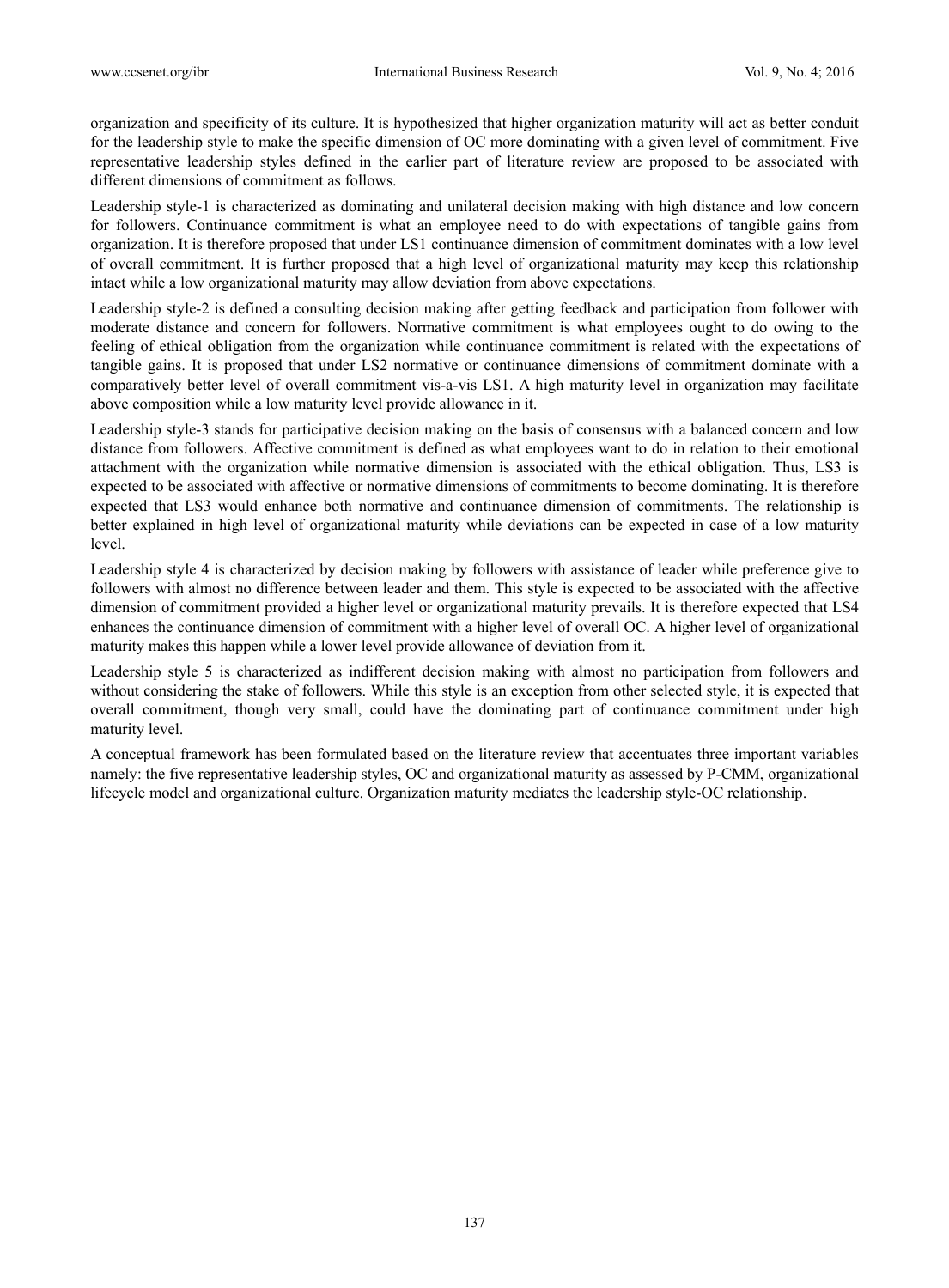

Figure 1. Conceptual framework

# **4. Variable Definition**

# *4.1 Leadership Style*

A questionnaire for the subordinates was prepared and given to ten subordinates from each organization to rate their respective leader's leadership style on a 5-point response scale ranging from 1 (Strongly disagree) to 5 (strongly agree). The five broad categories of leadership styles, from LS1 to LS5, were measured by presenting 5 statements for each style to the subordinates to represent their strength of agreeableness and disagreeableness. The questionnaire included twenty-five questions in total. Questions 1 to 5 measured LS1. These questions reflect tendency of leader to give clear instructions, setting performance standards and use of unilateral decision making. Questions 6 to 10 measured LS2 which reflects seeking subordinates' input, encouraging participation and focus on building relationships. Questions 11-15 measured LS3 which reflect strong vision, encouraging subordinates to achieve challenging goals and explaining to them the outcome of their efforts. Questions 16-20 measured LS4 which reflect prioritizing subordinates' interest and their personal development and helping them to achieve their goals. Last five questions measured LS5 which reflect little concern for subordinates, leave them to make decisions and to solve problems. The total twenty-five statements were rated by the subordinates to assess what they perceived to be their leader's style of leadership.

#### *4.2 Composition of Organizational Commitment*

The commitment of employees was measured using Meyer & Allen (1991) model of organization commitment i.e. the type of commitment exhibited by employees were categorized either as affective, normative or continuance. The questionnaire included three statements for each of the three types of commitment which were presented to the subordinates. The subordinates rated themselves on the type of commitment they exhibit for their respective organizations on a 5-point response scale ranging from 1 (Strongly disagree) to 5 (strongly agree).

#### *4.3 Organizational Maturity*

The maturity of the organization's processes was evaluated using P-CMM, the lifecycle stage and degree of specificity of the organization's culture. Fifteen statements were presented to employees to represent their strength of agreeableness and disagreeableness against each statement on a 5-point response scale ranging from 1 (Strongly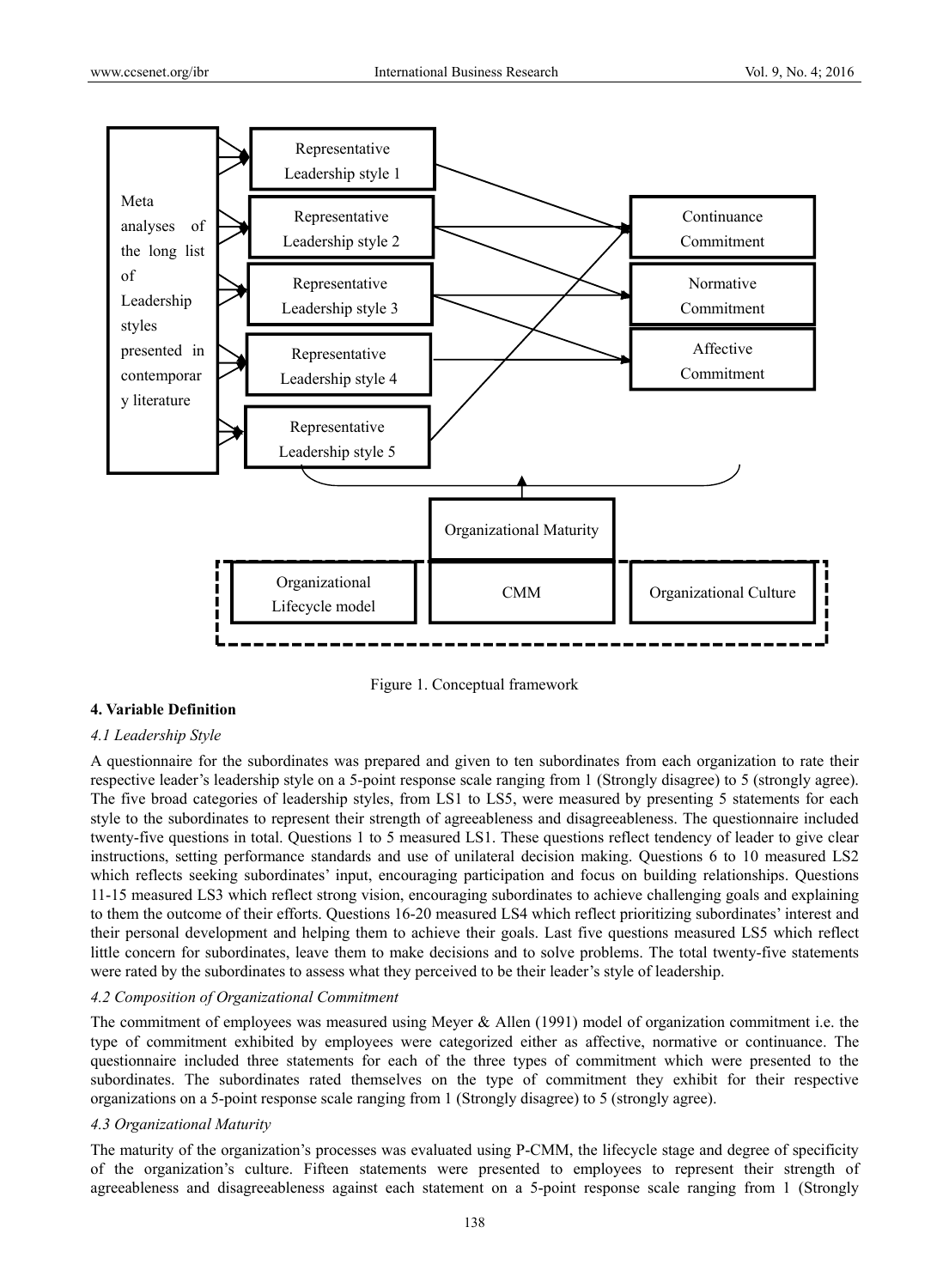disagree) to 5 (strongly agree) to assess P-CMM and organization culture's specificity. In addition, the employees also responded to the lifecycle stage of their organization based on their knowledge.

#### *4.4 Data and Sample*

Measures of leadership style, organization maturity and organization commitment were collected from 18 different organizations. Participants of the research include subordinates which for the purpose of this study are assumed as followers who rated their respective managers on their leadership style. The scope of the research covers eighteen organizations belonging to different industries such as software, banking, pharmaceutical and construction and on average had 50 employees in total. Ten employees working under one manager were selected from each organization who participated in this study to rate their manager's leadership style, identify the maturity of their organization's processes and asses the degree of specificity of their organization's culture.The participants also self-evaluated their commitment level for their respective organization.

#### **5. Results and Discussion**

The subordinates were surveyed to identify what they deemed to be the dominant leadership style of their respective leaders. To identify the dominant leadership style of a leader, the responses of the subordinates were averaged out. High score on a leadership style is considered as the dominant leadership style of a leader whilst the lowest score represents that leader least has that leadership style. Table 4 indicates the averaged out responses of the subordinates for their respective leaders for all leadership styles. The data is arranged according to the highest score in a specific leadership style from LS1 to LS5. Highlighted figures show the highest scores among the five comparative leadership styles for each leader in the sample. Two leaders score high on LS1, three on LS2, eleven on LS3, one on LS4 and one on LS5.

|           | LS1  | LS <sub>2</sub> | LS3  | LS4  | LS5  |
|-----------|------|-----------------|------|------|------|
| Leader 17 | 4.40 | 1.28            | 2.26 | 1.34 | 3.30 |
| Leader 18 | 4.62 | 1.30            | 2.14 | 1.32 | 3.46 |
| Leader 8  | 3.56 | 3.90            | 3.58 | 3.72 | 2.80 |
| Leader 13 | 3.78 | 3.84            | 3.64 | 3.58 | 2.72 |
| Leader 14 | 3.50 | 3.94            | 3.86 | 3.68 | 2.80 |
| Leader 1  | 3.04 | 3.82            | 4.04 | 3.68 | 2.28 |
| Leader 2  | 3.50 | 3.76            | 4.30 | 3.80 | 1.82 |
| Leader 3  | 3.58 | 3.78            | 4.34 | 3.74 | 2.12 |
| Leader 4  | 3.30 | 3.82            | 4.00 | 3.58 | 2.04 |
| Leader 5  | 3.30 | 3.86            | 4.24 | 3.84 | 2.78 |
| Leader 6  | 3.14 | 3.30            | 3.42 | 3.18 | 2.92 |
| Leader 7  | 3.00 | 3.72            | 3.84 | 3.56 | 2.64 |
| Leader 9  | 3.18 | 3.68            | 4.04 | 3.96 | 1.98 |
| Leader 11 | 3.70 | 4.16            | 4.28 | 4.08 | 2.04 |
| Leader 12 | 3.20 | 3.76            | 4.08 | 3.80 | 3.14 |
| Leader 15 | 3.64 | 3.92            | 4.22 | 3.68 | 3.04 |
| Leader 16 | 3.92 | 4.64            | 4.66 | 4.78 | 2.28 |
| Leader 10 | 2.60 | 2.56            | 2.36 | 2.40 | 2.88 |

Table 4. Average rating of leaders assigned to them by their subordinates on all five representative leadership styles

\* LS1-LS5 indicates leadership styles 1-5

\*\*In each of the 18 cases, ten subordinates were presented with 25 questions, 5 each for one leadership style, to rate their leader on the 5 representative leadership styles. The scores of all ten subordinates were averaged out and the highest average score on a leadership style is assumed as the dominant leadership style of the particular leader.

However, further analysis was conducted to increase the reliability of using the highest average rating as the dominant style of the leaders by running one way anova for comparison of means and post-hoc tests.

#### *5.1 One Way Anova and Post hoc Analysis*

One-way anova testfor comparison of means was run to maintain that the difference in means of five leadership styles is significant and hence one style with highest mean value is the dominant leadership style. The results of one-way Anova for each of the eighteen cases are presented in Table 5.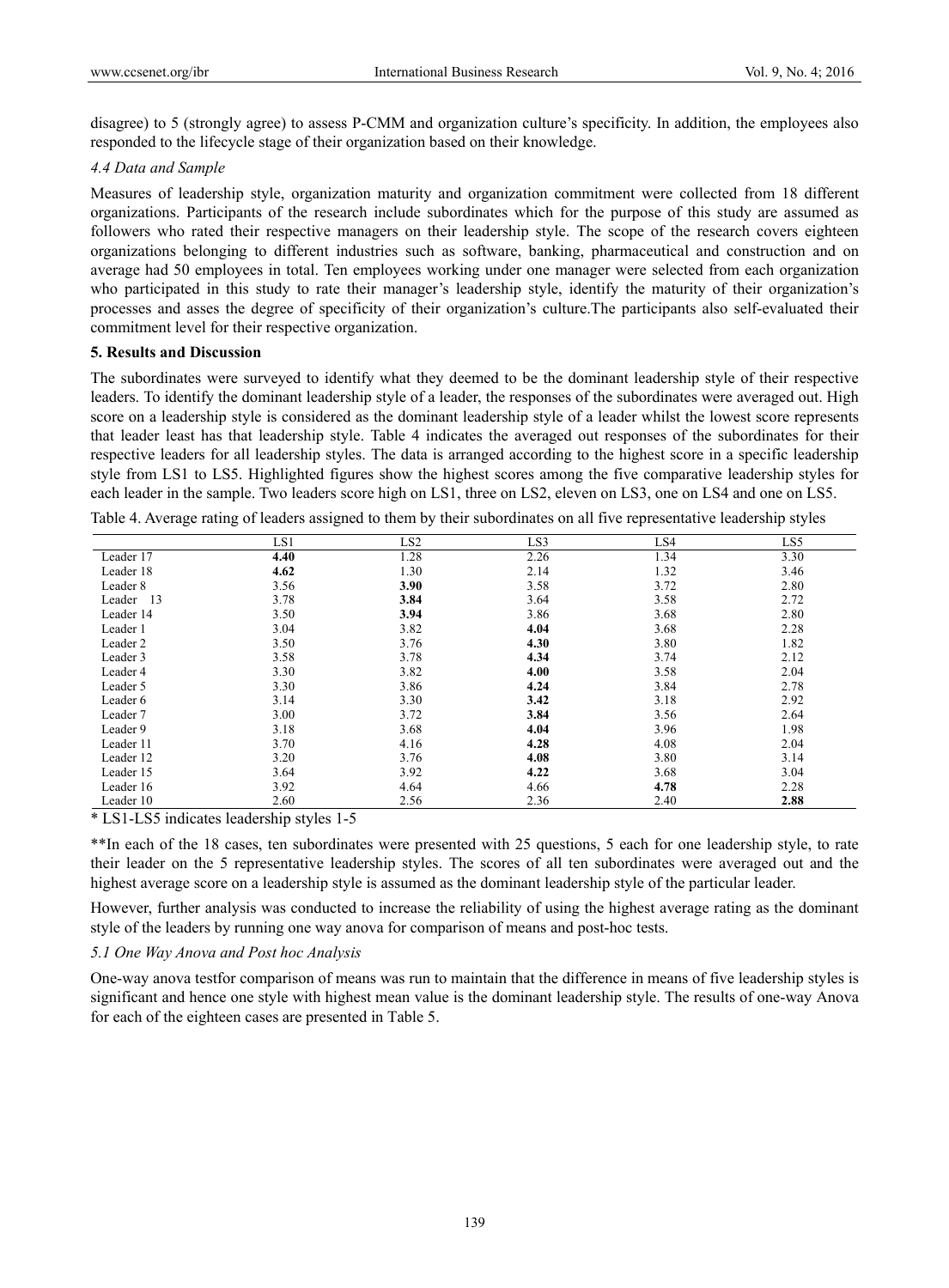$\overline{\phantom{0}}$ 

| Leader         | Source                | SS      | Df             | <b>MS</b> | $\mathbf F$ | Prob > F |
|----------------|-----------------------|---------|----------------|-----------|-------------|----------|
|                | <b>Between Groups</b> | 511.12  | $\overline{4}$ | 127.78    | 20.77       | 0.000    |
|                | Within Groups         | 276.90  | 45             | 6.15      |             |          |
| $\mathfrak{2}$ | <b>Between Groups</b> | 899.88  | 4              | 224.97    | 23.68       | 0.000    |
|                | Within Groups         | 427.50  | 45             | 9.50      |             |          |
| 3              | <b>Between Groups</b> | 687.92  | 4              | 171.98    | 29.72       | 0.000    |
|                | Within Groups         | 260.40  | 45             | 5.79      |             |          |
| 4              | <b>Between Groups</b> | 603.72  | 4              | 150.93    | 28.79       | 0.000    |
|                | Within Groups         | 235.90  | 45             | 5.24      |             |          |
| 5              | <b>Between Groups</b> | 324.28  | 4              | 81.07     | 5.93        | 0.001    |
|                | Within Groups         | 614.70  | 45             | 13.66     |             |          |
| 6              | <b>Between Groups</b> | 35.12   | 4              | 8.78      | 1.03        | 0.401    |
|                | Within Groups         | 382.80  | 45             | 8.51      |             |          |
| $\tau$         | <b>Between Groups</b> | 261.92  | 4              | 65.48     | 5.93        | 0.001    |
|                | Within Groups         | 497.20  | 45             | 11.05     |             |          |
| $\,$ 8 $\,$    | <b>Between Groups</b> | 176.92  | 4              | 44.23     | 5.30        | 0.001    |
|                | Within Groups         | 375.40  | 45             | 8.34      |             |          |
| 9              | <b>Between Groups</b> | 715.32  | 4              | 178.83    | 10.25       | 0.000    |
|                | Within Groups         | 785.40  | 45             | 17.45     |             |          |
| 10             | <b>Between Groups</b> | 42.40   | 4              | 10.60     | 0.89        | 0.475    |
|                | Within Groups         | 533.60  | 45             | 11.86     |             |          |
| 11             | <b>Between Groups</b> | 859.12  | 4              | 214.78    | 31.74       | 0.000    |
|                | Within Groups         | 304.50  | 45             | 6.76      |             |          |
| 12             | <b>Between Groups</b> | 166.88  | 4              | 41.72     | 5.94        | 0.000    |
|                | Within Groups         | 316.10  | 45             | 7.02      |             |          |
| 13             | <b>Between Groups</b> | 206.92  | 4              | 51.73     | 10.42       | 0.000    |
|                | Within Groups         | 223.40  | 45             | 4.96      |             |          |
| 14             | <b>Between Groups</b> | 207.48  | 4              | 51.87     | 3.03        | 0.027    |
|                | Within Groups         | 771.10  | 45             | 17.14     |             |          |
| 15             | <b>Between Groups</b> | 189.60  | 4              | 47.40     | 18.25       | 0.000    |
|                | Within Groups         | 116.90  | 45             | 2.59      |             |          |
| 16             | <b>Between Groups</b> | 1100.68 | 4              | 275.17    | 141.68      | 0.000    |
|                | Within Groups         | 87.40   | 45             | 1.94      |             |          |
| 17             | <b>Between Groups</b> | 1785.08 | 4              | 446.27    | 64.14       | 0.000    |
|                | Within Groups         | 313.10  | 45             | 6.96      |             |          |
| 18             | <b>Between Groups</b> | 2088.72 | 4              | 522.18    | 61.19       | 0.000    |
|                | Within Groups         | 384.00  | 45             | 8.53      |             |          |

|  |  | Table 5. One-way Anova for comparison of means |
|--|--|------------------------------------------------|
|  |  |                                                |

\*Assuming  $\alpha$ =0.05, the results for each case are significant if P value is  $\alpha$ 

\*\* Between groups effects are due to experiment whereas the within group effects indicate an unsystematic variation in the data

P value is  $\alpha = 0.05$  for all leaders except in the case of leader 6 and 10, i.e. at least one of the five leadership styles is different from the other four and the difference in means is significant at  $\alpha$ =5%. Thus post-hoc test can be conducted to determine the dominant leadership style except in two cases of leader 6 and 10. The output of Post-Hoc analyses are shown in Table 6. This analysis allows for identifying which means are different as well as the size of the difference. The highest difference indicates the style with highest mean and thus will represent the dominant leadership style.

#### Table 6. Post-hoc Analysis

| Leader | Leader Style      | Contrast | Std. Err. |          | Prob> |
|--------|-------------------|----------|-----------|----------|-------|
|        | $3 \text{ vs } 5$ | 8.80     | 1.11      | 7.93     | 0.000 |
| 2      | $3 \text{ vs } 5$ | 12.40    | 1.38#     | 9.00     | 0.000 |
|        | $3 \text{ vs } 5$ | 11.10    | 1.06#     | 10.32    | 0.000 |
| 4      | $3 \text{ vs } 5$ | 9.80     | 1.02#     | 9.57     | 0.000 |
|        | $3 \text{ vs } 5$ | 7.30     | 1.65#     | 4.42     | 0.001 |
|        | $3 \text{ vs } 5$ | 6.00     | 1.49#     | 4.04     | 0.002 |
| 8      | $2 \text{ vs } 5$ | 5.50     | 1.29#     | 4.26     | 0.001 |
| 9      | $3 \text{ vs } 5$ | 10.30    | 1.87#     | 5.51     | 0.000 |
| 11     | $3 \text{ vs } 5$ | 11.20    | 1.16#     | 9.63     | 0.000 |
| 12     | $3 \text{ vs } 5$ | 4.70     | 1.19#     | 3.97     | 0.027 |
| 13     | $2 \text{ vs } 5$ | 5.60     | 0.99#     | 5.62     | 0.000 |
| 14     | $2 \text{ vs } 5$ | 5.70     | 1.85#     | 3.08     | 0.028 |
| 15     | $3 \text{ vs } 5$ | 5.90     | $.72+$    | 8.19     | 0.000 |
| 16     | $4 \text{ vs } 5$ | 12.50    | .62#      | 20.06    | 0.000 |
| 17     | $2 \text{ vs } 1$ | $-15.60$ | 1.18#     | $-13.22$ | 0.000 |
| 18     | $2 \text{ vs } 1$ | $-16.60$ | 1.31#     | $-12.71$ | 0.000 |

\*Assuming  $\alpha$ =0.05, the results for each case are significant if P value is  $\alpha$ 

\*\* The contrast indicates that difference between the two styles in each case is the highest as compared to other possible comparisons with other styles.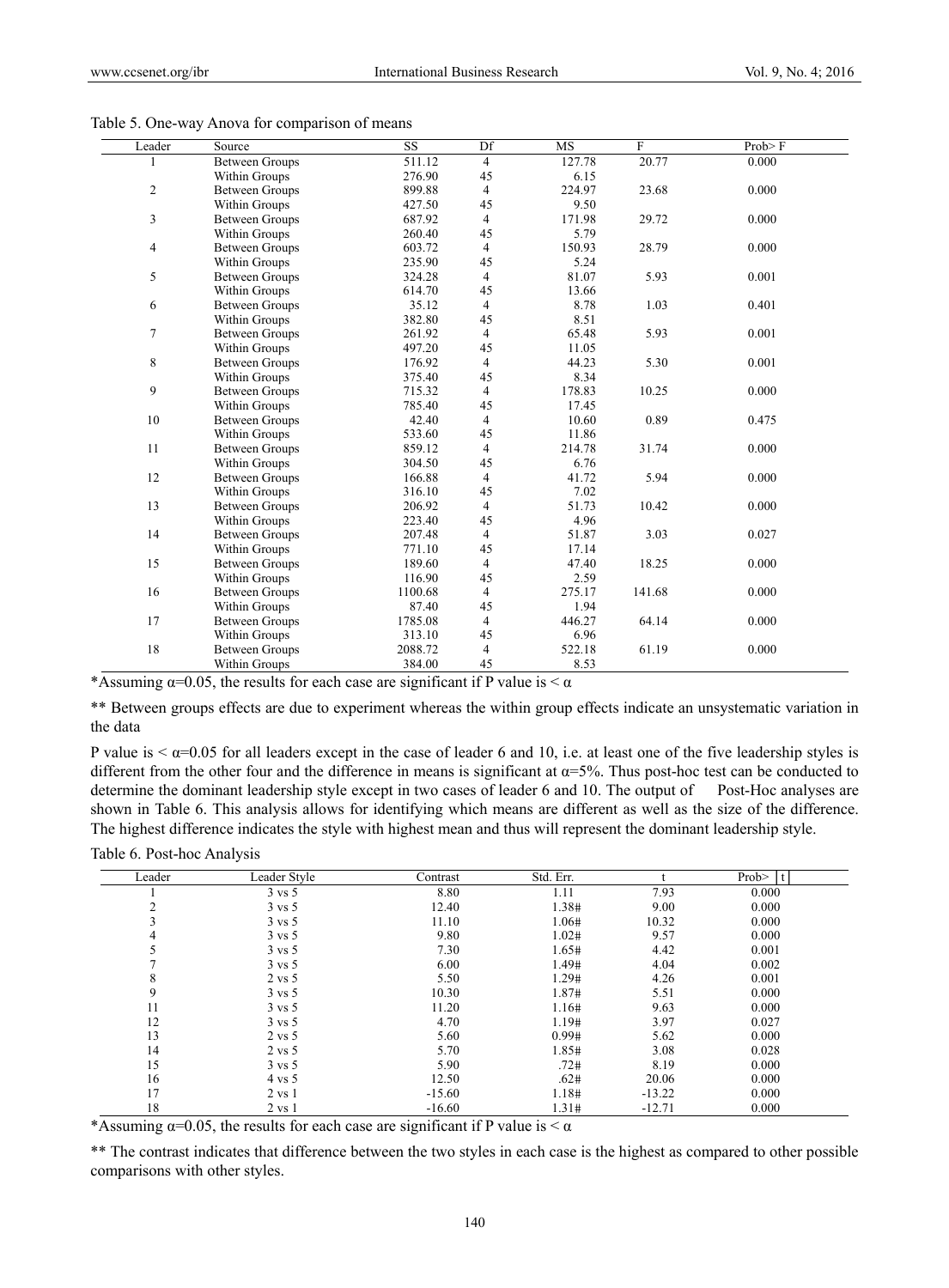The result indicates that due to the significant difference of means, the highest mean is indeed representative of the dominant leadership style of leaders. Based on the post-hoc analysis of sixteen cases, dominant leadership styles have been determined for each of the eighteen leaders. However, the results for Leader 6 and 10 are not significant and in these cases subordinates are unable to differentiate clearly between the leadership styles of their respective leaders. Thus, these two cases are an exception to existing outcomes of the dominant leadership styles of the leaders. The results indicate that out of 18 cases, LS1 is the dominant style of leaders 17 and 18, LS2 is the dominant style of leaders 8, 13 and 14, LS4 is the dominant style of leaders 16, LS5 is the dominant style of leader 10 and the rest have LS3 as their dominant leadership style.

|  | Table 7. Representative Leadership Style, Organizational Maturity and Composition of Organizational Commitment* |
|--|-----------------------------------------------------------------------------------------------------------------|
|--|-----------------------------------------------------------------------------------------------------------------|

|          |                 | <b>Organizational Commitment of employees</b> |          |          |        |       |                            |         |
|----------|-----------------|-----------------------------------------------|----------|----------|--------|-------|----------------------------|---------|
| Org. $#$ | LS              | <b>Organizational Maturity</b>                |          |          |        |       | (Weighted Values out of 5) |         |
|          |                 |                                               | Org.     |          |        |       |                            |         |
|          |                 | Org. Lifecycle                                | Cult.    | P-CMM    | Affec. | Norm. | Cont.                      | Overall |
|          | LS1             | Growth                                        | Specific | Mature   | 1.44   | 3.74  | 1.36                       | 2.18    |
| 2        | LS1             | Maturity                                      | Specific | Mature   | 1.29   | 3.63  | 1.40                       | 2.11    |
| 3        | LS <sub>2</sub> | Growth-Maturit<br>y                           | Loose    | Immature | 3.27   | 2.60  | 2.84                       | 2.90    |
| 4        | LS <sub>2</sub> | Growth                                        | Loose    | Mature   | 3.40   | 2.67  | 2.83                       | 2.97    |
| 5        | LS <sub>2</sub> | Introduction-Gr<br>owth                       | Specific | Mature   | 3.67   | 3.03  | 3.97                       | 3.56    |
| 6        | LS3             | Maturity                                      | Specific | Mature   | 3.43   | 2.40  | 2.83                       | 2.89    |
|          | LS3             | Maturity                                      | Specific | Mature   | 3.76   | 3.43  | 3.30                       | 3.50    |
| 8        | LS3             | Growth-Maturit<br>y                           | Specific | Immature | 3.67   | 2.67  | 3.10                       | 3.15    |
| 9        | LS3             | Maturity                                      | Specific | Immature | 3.37   | 2.33  | 2.90                       | 2.87    |
| 10       | LS3             | Growth                                        | Specific | Mature   | 3.03   | 2.87  | 3.10                       | 3.00    |
| 11       | LS3             | Growth                                        | Loose    | Immature | 3.40   | 3.10  | 2.80                       | 3.10    |
| 12       | LS3             | Maturity                                      | Specific | Mature   | 3.30   | 3.83  | 3.10                       | 3.41    |
| 13       | LS3             | Growth-Maturit<br>V                           | Specific | Mature   | 3.40   | 2.53  | 3.10                       | 3.01    |
| 14       | LS3             | Growth                                        | Specific | Mature   | 3.83   | 2.93  | 3.56                       | 3.44    |
| 15       | LS3             | Growth                                        | Specific | Mature   | 4.03   | 3.40  | 2.63                       | 3.35    |
| 16       | LS3             | Introduction                                  | Loose    | Immature | 3.67   | 3.83  | 3.06                       | 3.52    |
| 17       | LS4             | Introduction-Gr<br>owth                       | Specific | Mature   | 4.55   | 2.83  | 3.72                       | 3.70    |
| 18       | LS5             | Introduction                                  | Specific | Immature | 3.20   | 3.70  | 3.33                       | 3.41    |

\* Representative leadership style (LS1 to LS5) are defined by comparing the mean scores of respondents for five representative leadership styles. Organizational commitment is determined cumulatively for all employees and categorized along three dimensions of affective, normative, or continuance based on weighted scores of respondents on 5 point Likert scale. Measures of organizational maturity are based on the results of lifecycle stage of the organization, degree of specificity of its culture and capability maturity model. Organizations are categorized as being in introductory, growth, maturity or decline stage on the basis of number of years of its operation and respective industry average. The culture of the organization is categorized as specific or loose based on the rigidity in complying with established norms and processes. The P-CMM is determined on the basis of the degree of standardization and institutionalization of processes.

Table 7 present the results of conceptual model. Organizational maturity measured through lifecycle stage is recorded as introduction, growth, maturity and decline. However, decline stage is absent in the sample. OC is presented as overall commitment level as well as its composition along three different dimensions of affective, normative and continuance commitment.

Data on commitment measures is presented through weighted average of scores on five point Likert scale obtained from employees. Two cases of LS1 shows normative commitment as highly dominating factor with weighted values of Affective and Continuance about half of the normative component. Overall commitment level is quite low vis-a-vis other values in the sample. As organizational maturity measures show high maturity level, it is in line with the preposition that composition of OC under LS1 is moved towards normative dimension from otherwise expected of continuance dimension. Overall commitment level being low vis-a-vis other values in the sample is in line with the preposition of low commitment level under LS1. Two cases of LS2, where overall commitment level is reasonably high, show that low level of organizational maturity has allowed the composition of commitment to shift towards affective dimension from otherwise expected of normative domination. This is also evident from third case of LS2 where a higher level of organizational maturity has continuance as dominating dimension of a high level of commitment.

LS3 is one of the most prevalent style in the sample with 11 cases. As expected LS3 style shows a comparatively higher overall commitment level. Most of the results are in compliance with the preposition that under a better level of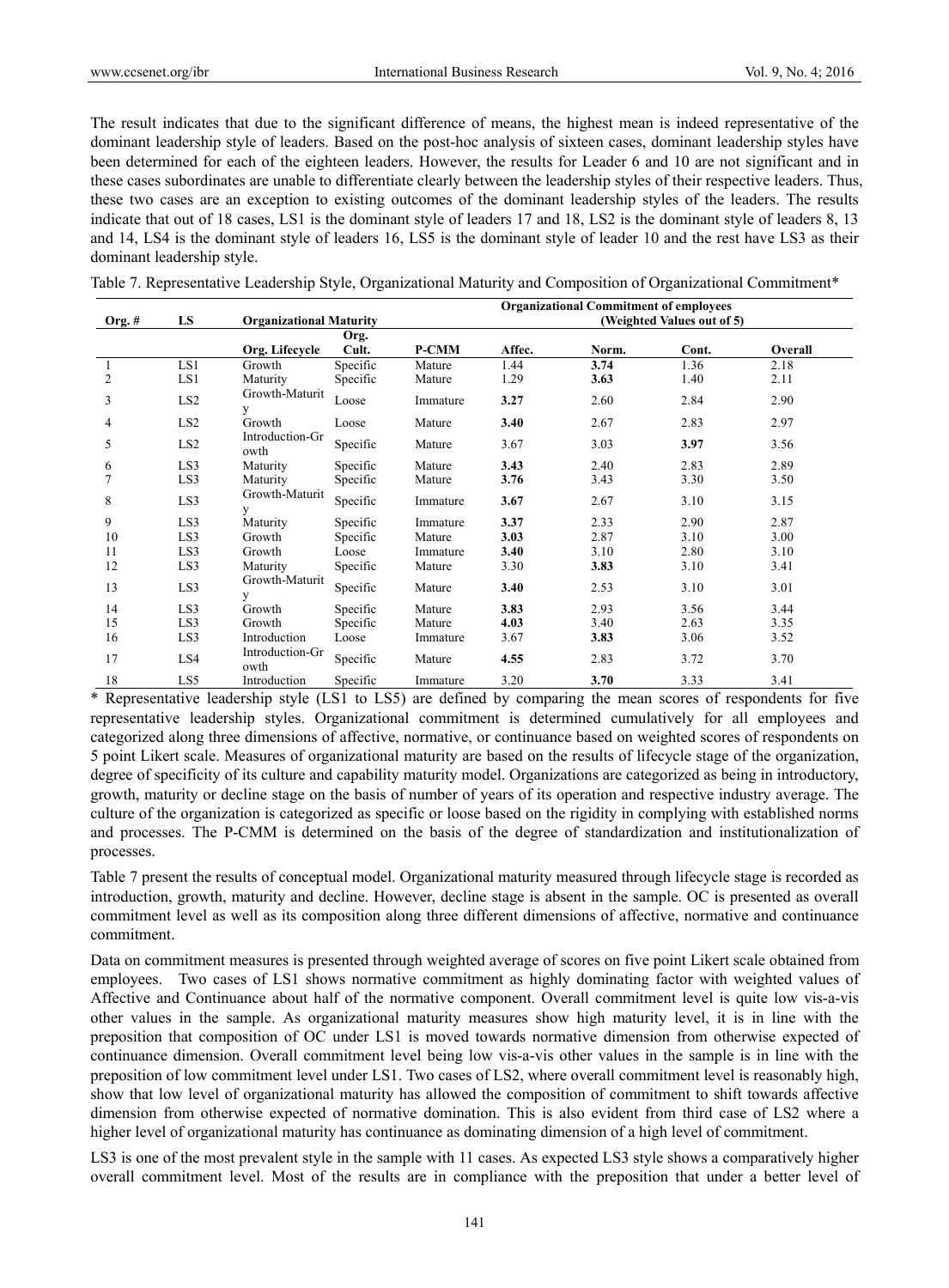organizational maturity LS3 would enhance the affective dimension of commitment. However, there are two exceptions, one is organization number 11 where LS3 was able to maintain affective as dominating dimension of commitment despite an immature organizational structure. Second is the case of organization number 12 where despite a mature organizational structure LS3 was unable to maintain affective as dominating dimension. Nevertheless, the differences in the weighted scores of affective, normative and continuance dimensions are not very significant with a higher level of overall commitment as expected. One case of LS4 shows highest level of overall commitment level in the sample. This is in line with the preposition that LS4 positively affect the commitment level of organization. The results also show that under mature organizational conditions this style enhance the affective dimension of commitment. The difference between affective and other dimensions of commitments is reasonably significant in case of LS4 with highest level of affective commitment of 4.55 on a scale of 5. One case of LS5 is exception in the results. Contrary to the preposition it shows better level of OC and normative dimension as dominating than otherwise expected continuance. This might be because of two reasons that LS5 being an exception in the defined leadership styles could not be captured fully by the questionnaire or was not completely understood by the respondents.

#### **6. Conclusion and Limitations**

While link between leadership style and OC has been defined in several past studies, this research addresses the unique issue of composition of OC along affective, normative and continuance dimension and its association with different leadership styles. Similarly, the role of situational factors in Leadership-OC relationship is widely overlooked in past literature. Findings of this study explain the role of organizational maturity in channelizing the effect of leadership styles on defining the composition of OC in three dimensions stated above.

Contemporary literature on leadership presents a long list of leadership styles. These styles often have overlapping characteristics as they are defined in the absence of any common frame of reference and without consideration of mutual exclusiveness. This study sums up the long list of leadership styles presented in literature, into a limited number of representative styles to bring in a more logical picture of leadership styles. This may contribute to the ongoing debate on the rationale of leadership styles and its theoretical underpinnings. The proposed representative leadership styles are defined along a continuum from LS1 to LS4 with LS5 as an exception. The link of these leadership styles is explored along three dimensions of Organizational Commitment being one of the fundamental and important factor of organizational behavior. (OC). LS1 being characterized as assertive & unilateral decision making with high distance and low concern for followers, is found to score a comparatively low OC with continuance or normative as the dominating factors possible under this style. Similarly, LS2 is defined a consulting decision making after getting feedback and participation from follower with less distance and moderate concern for followers. This leadership style is found to enhance the normative or affective dimension to dominate with a comparatively better level of overall OC. LS3 stands for participative decision making on the basis of consensus with a balanced concern and low distance from followers. This style is found to be associated with affective dimension of commitment. LS4 is characterized by decision making by followers with assistance of leader while preference given to followers and almost no difference between leader and them. This style is supported to bring up affective dimension of commitment with a very handsome value of overall OC. Interestingly, high organizational maturity maintains and uphold the above stated prepositions while a low organizational maturity provide allowance aviations. These findings contribute in understanding the complex links of leadership style with the composition of OC. This also explains the important role of situational factors in defining and channelizing the affects of leadership style on the organizations.

Findings of study provide important managerial implications. Organizations may realize that an overall level OC may have different composition under different leadership styles. A higher organizational maturity may be an important factor that helps managers and leaders to pass one their influence to employees. The study may have limitations in terms of data and sample being collected from a certain region and may need further research in order to be generalized.

#### **Acknowledgment**

This study was supported by JSPS KAKENHI Grant Number 24530500.

#### **References**

- Allen, N. J., & Meyer, J. P. (1990). The measurement and antecedents of affective, continuance and normative commitment to the organization. *Journal of occupational psychology*, *63*(1), 1-18. http://dx.doi.org/10.1111/j.2044-8325.1990.tb00506.x
- Andreasen, A, R. (2005). Marketing Scholarship, Intellectual Leadership and the Zeitgeist. *Journal of Public Policy & Marketing 24*(1), 133–136. http://dx.doi.org/10.1509/jppm.24.1.133.63892
- Armitage, J. W., Brooks, N. A., Carlen, M. C., & Schulz, S. P. (2006). Remodeling leadership: developing mature leaders and organizational leadership systems (an introduction to the Leadership Maturity Model™).*Performance*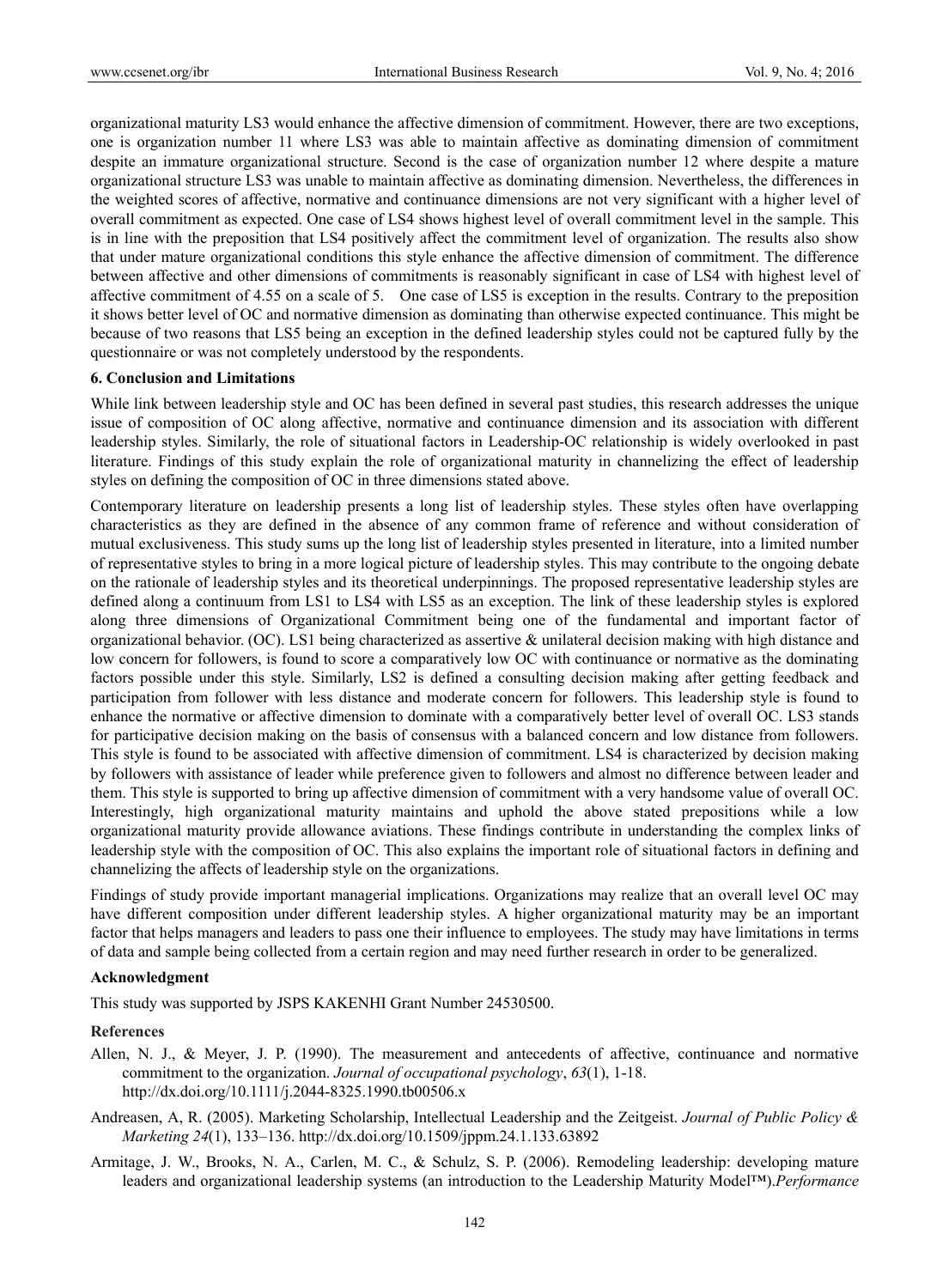*Improvement*, *45*(2), 40-47. http://dx.doi.org/10.1002/pfi.2006.4930450208

- Avolio, B. J. (2007). Promoting more integrative strategies for leadership theory-building. *American Psychologist*, *62*(1), 25. http://dx.doi.org/10.1037/0003-066X.62.1.25
- Avolio, B. J., & William, L. G. (2005). Authentic leadership development: Getting to the root of positive forms of leadership. *The leadership Quarterly, 16*(3), 315-338. http://dx.doi.org/10.1016/j.leaqua.2005.03.001
- Avolio, B. J., Surinder, K., & George, E. D. (2001). E-leadership: Implications for theory, research, and practice. *The Leadership Quarterly, 11*(4), 615-668. http://dx.doi.org/10.1016/S1048-9843(00)00062-X
- Avolio, B. J., Weichun, Z., William, K., & Puja, B. (2004). Transformational leadership and organizational commitment: Mediating role of psychological empowerment and moderating role of structural distance. *Journal of organizational behavior, 25*(8), 951-968. http://dx.doi.org/10.1002/job.283.
- Bass, B. M. (1997). Does the transactional–transformational leadership paradigm transcend organizational and national boundaries?. *American Psychologist*, *52*(2), 130-139. http://dx.doi.org/10.1037/0003-066X.52.2.130.
- Beazley, D., & Gary, G. (2006). Spirituality and Servant Leader Behavior*. Journal of Management, Spirituality & Religion, 3*(3), 258-270. http://dx.doi.org/10.1080./14766080609518629.
- Bligh, M. C., Craig, L. P., & Jeffrey, C. K. (2006). The importance of self-and shared leadership in team based knowledge work: A meso-level model of leadership dynamics. *Journal of Managerial Psychology*, *21*(4), 296-318. http://dx.doi.org/10.1108/02683940610663105.
- Booker, S. L. (2006). From the classroom to the council chamber: How town gown collaborations can support citizen leadership. *National Civic Review, 95*(4), 37-42. http://dx.doi.org/10.1002/ncr.156.
- Brodbeck, F. C., Michael, F., & Mansour, J. (2002). Leadership made in Germany: Low on compassion, high on performance. *The Academy of Management Executive, 16*(1), 16-29. http://dx.doi.org/10.5465/AME.2002.6640111.
- Brodbeck, F. C., Michael, F., Staffan, A., Giuseppe, A., Gyula, B., Helena, B., & Domenico, B. et al. (2000). Cultural variation of leadership prototypes across 22 European countries. *Journal of occupational and organizational psychology, 73*(1), 1-29. http://dx.doi.org/10.1348/096317900166859.
- Brown, K. M., & Vincent, A. A. (2003). Paving the way for change: Visionary leadership in action at the middle level. *Nassp Bulletin 87*(635), 16-34. http://dx.doi.org/10.1177/019263650308763503.
- Brown, M. E., & Linda, K. T. (2006). Ethical leadership: A review and future directions. *The Leadership Quarterly*, *17*(6), 595–616. http://dx.doi.org/10.1016/j.leaqua.2006.10.004.
- Burns, J. M. (1978). *Leadership*. New York, NY: Harper & Row.
- Carson, J. B., Paul, E. T., & Jennifer, A. M. (2007). Shared leadership in teams: An investigation of antecedent conditions and performance. *Academy of management Journal, 50*(5), 1217-1234. http://dx.doi.org/10.2307/AMJ.2007.20159921
- Chan, K. K., & Shekhar, M. (1990). Characteristics of the opinion leader: A new dimension. *Journal of advertising, 19*(3), 53-60. http://dx.doi.org/10.1080/00913367.1990.10673192
- Chiok, F. L. J. (2001). Leadership behaviours: effects on job satisfaction, productivity and organizational commitment. *Journal of nursing management*, *9*(4), 191-204. http://dx.doi.org/10.1046/j.1365-2834.2001.00231.x
- Dale, K., & Marilyn, L. F. (2008). Leadership style and organizational commitment: mediating effect of role stress. *Journal of Managerial Issues, 20*(1), 109-130. http://www.jstor.org/stable/40604597
- De Bruin, T., & Rosemann, M. (2005). Towards a business process management maturity model. *ECIS 2005 Proceedings of the Thirteenth European Conference on Information Systems*, 26-28 May 2005, Germany, Regensburg.
- De Cremer, D. (2006). Affective and motivational consequences of leader self-sacrifice: The moderating effect of autocratic leadership. *The Leadership Quarterly*, *17*(1), 79-93. http://dx.doi.org/10.1016/j.leaqua.2005.10.005
- De Vries, M. F. R. K. (1994). The leadership Mystique. *Academy of Management Executive, 8*(3), 73-89. http://dx.doi.org/10.5465/AME.1994.9503101181
- Dealtry, R. (2001). Managing intellectual leadership in corporate value. *Journal of Workplace Learning, 13*(3), 119-124. http://dx.doi.org/10.1108/13665620110388424.
- Eagly, A. H., & Blair, T. J. (1990). Gender and leadership style: A meta-analysis. *Psychological bulletin, 108* (2),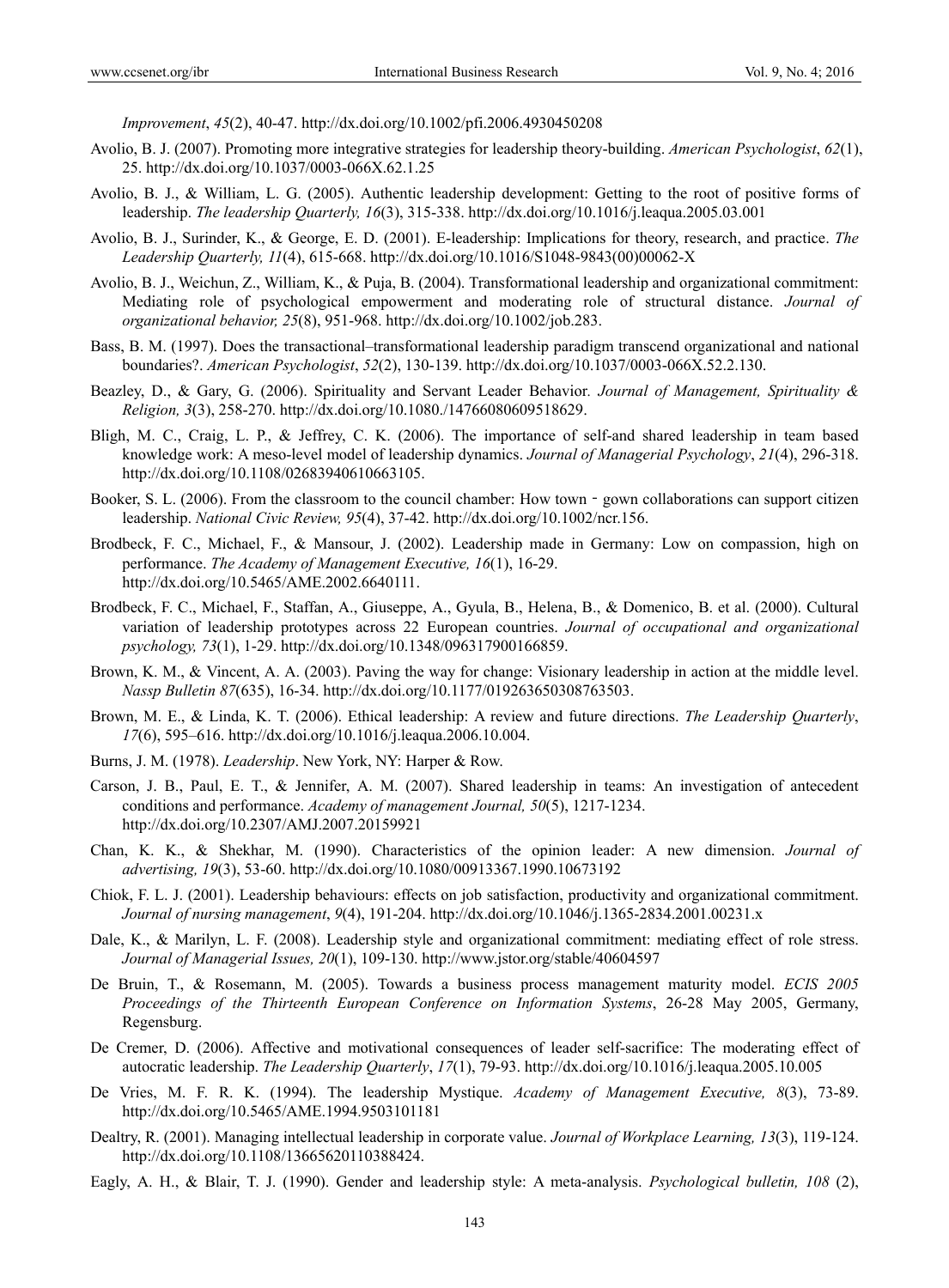233-256. http://dx.doi.org/10.1037/0033-2909.108.2.233

- Eagly, A. H., Mary, J. S. C., & Marloes, L. (2003). Transformational, transactional and laissez-faire leadership styles: A meta-analysis comparing women and men. *Psychological Bulletin, 129*(4), 569-591. http://dx.doi.org/10.1037/0033-2909.129.4.569
- Eeden, R., Frans, C., & Vasi van, D. (2008). Leadership styles and associated personality traits: Support for the conceptualisation of transactional and transformational leadership. *South African Journal of Psychology, 38*(2), 253-267. http://dx.doi.org/10.1177/008124630803800201
- Emery, C. R., & Katherine, J. B. (2007). The effect of transactional and transformational leadership styles on the organizational commitment and job satisfaction of customer contact personnel. *Journal of Organizational Culture, Communications & Conflict 11*(1), 77-90.
- Erben, G. S., & Ayşe, B. G. (2008). The relationship between paternalistic leadership and organizational commitment: Investigating the role of climate regarding ethics. *Journal of Business Ethics*, *82*(4), 955-968. http://dx.doi.org/10.1007/s10551-007-9605-z.
- Foels, R., James, E. D., Brian, M., & Eduardo, S. (2000). The effects of democratic leadership on group member satisfaction: An integration. *Small Group Research*, *31*(6), 676-701. http://dx.doi.org/10.1177/104649640003100603
- Gelfand, M. J., Raver, J. L., Nishii, L., Leslie, L. M., Lun, J., Lim, B. C., & Aycan, Z. (2011). Differences between tight and loose cultures: A 33-nation study. *Science*, *332*(6033), 1100-1104. http://dx.doi.org/10.1126/science.1197754
- Gini, A. (1997). Moral Leadership: An overview. *Journal of Business Ethics, 16*(3), 323-330. http://dx.doi.org/10.1177/107179199700400406
- Goleman, D. (2000). Leadership that gets results. *Harvard business review, 78*(2), 78-93.
- Gronn, P. (2002). Distributed leadership as a unit of analysis. *The Leadership Quarterly, 13*(4), 423–451. http://dx.doi.org/10.1016/S1048-9843(02)00120-0
- Hassan, H., Asad, S., & Hoshino, Y (2015). Sketching the leadership-personality link by using representative leadership styles and big five personality dimensions. *Annual Tokyo Business Research Conference*, held at Shinjuku Washington Hotel, Tokyo, Japan.
- Hoogh, A. H. B., Deanne, N., Den, H., & Paul, L. K. (2005). Linking the Big Five-Factors of personality to charismatic and transactional leadership; perceived dynamic work environment as a moderator. *Journal of Organizational Behavior, 26*(7), 839-865. http://dx.doi.org/10.1002/job.344
- Huang, X., Joyce, I., Aili, L., & Yaping, G. (2010). Does participative leadership enhance work performance by inducing empowerment or trust? The differential effects on managerial and non-managerial subordinates. *Journal of Organizational Behavior, 31*(1), 122–143. http://dx.doi.org/10.1002/job.636
- Hunt, J. G. (1999). Transformational/charismatic leadership's transformation of the field: An historical essay. *The Leadership Quarterly, 10*(2), 129-144. http://dx.doi.org/10.1016/S1048-9843(99)00015-6
- Jago, A. G. (1982). Leadership: Perspectives in theory and research. *Management science, 28*(3), 315-336. http://dx.doi.org/10.1287/mnsc.28.3.315
- Javidan, M., Peter, W. D., Mary, S. D., & Robert, J. H. (2006). In the eye of the beholder: Cross cultural lessons in leadership from Project GLOBE. *The Academy of Management Perspectives, 20*(1), 67-90. http://dx.doi.org/10.5465/AMP.2006.19873410
- Jung, D. I., & Bruce, J. A. (2000). Opening the black box: An experimental investigation of the mediating effects of trust and value congruence on transformational and transactional leadership. *Journal of organizational Behavior, 21*(8), 949-964. http://www.jstor.org/stable/3100363
- Kaner, M., & Karni, R. (2004). A capability maturity model for knowledge-based decision making. *Information Knowledge Systems Management*, *4*(4), 225.

http://content.iospress.com/articles/information-knowledge-systems-management/iks00076

- Kezar, A. (1998). Trying Transformations: Implementing Team‐Oriented Forms of Leadership. *New directions for institutional research, (100)*, 57-72. http://dx.doi.org/10.1002/ir.10005
- Kiazad, K., Simon, L. D. R., Thomas, J. Z., Christian, K., & Robert, L. T. (2010). In pursuit of power: The role of authoritarian leadership in the relationship between supervisors' Machiavellianism and subordinates' perceptions of abusive supervisory behavior. *Journal of Research in Personality*, *44*(4), 512-519.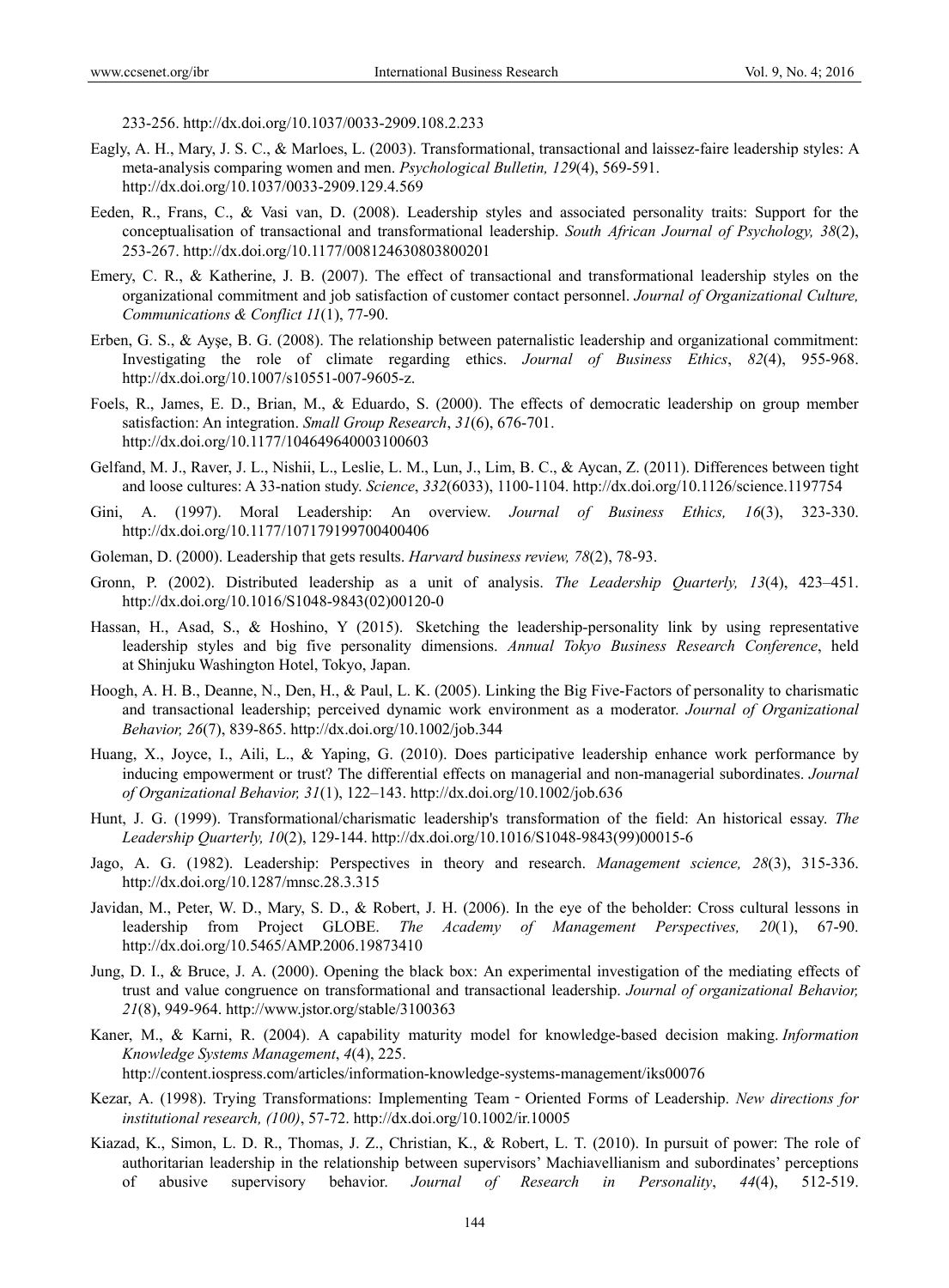http://dx.doi.org/10.1016/j.jrp.2010.06.004

- Krause, D. E., Diether, G., & Eric, K. (2007). Implementing Process Innovations -The Benefits of Combining Delegative-Participative With Consultative-Advisory Leadership. *Journal of Leadership & Organizational Studies, 14*(1), 16-25. http://dx.doi.org/10.1177/1071791907304224
- Kumta, G. A., & Mitul, D. S. (2002). Capability Maturity Model–A human Perspective. *Delhi Business Review, 3*(1). http://www.delhibusinessreview.org/v\_3n1/dbrv3n1e.pdf
- Larson, E. W., & Fukami, C. V. (1984). Relationships Between Worker Behavior and Commitment to the Organization and Union. In *Academy of Management Proceedings* (Vol. 1984, No. 1, pp. 222-226). Academy of Management. http://dx.doi.org/10.5465/AMBPP.1984.4979013
- Leana, C. R. (1986). Predictors & consequences of delegation. *Academy of Management Journal, 29*(4), 754-774. http://dx.doi.org/10.2307/255943
- Lok, P., & John, C. (2004). The effect of organisational culture and leadership style on job satisfaction and organisational commitment: A cross-national comparison. *Journal of Management Development,* 23(4), 321-338. http://dx.doi.org/10.1108/02621710410529785.
- Lok, P, & John, C. (1999). The relationship between commitment and organizational culture, subculture, leadership style and job satisfaction in organizational change and development. *Leadership & Organization Development Journal, 20*(7), 365-374. http://dx.doi.org/10.1108/01437739910302524.
- Mathiassen, L., & Sørensen, C. (1996). The capability maturity model and CASE. *Information Systems Journal*, *6*(3), 195-208. http://dx.doi.org/10.1111/j.1365-2575.1996.tb00013.x
- Mathieu, J. E., & Zajac, D. M. (1990). A review and meta-analysis of the antecedents, correlates, and consequences of organizational commitment. *Psychological bulletin*, *108*(2), 171. http://dx.doi.org/10.1037/0033-2909.108.2.171
- Mayrowetz, D. (2008). Making Sense of Distributed Leadership: Exploring the Multiple Usages of the Concept in the Field. *Educational Administration Quarterly, 44*(3), 424-435. http://dx.doi.org/10.1177/0013161X07309480
- Meyer, J. P., & Allen, N. J. (1991). A three-component conceptualization of organizational commitment. *Human resource management review*, *1*(1), 61-89. http://dx.doi.org/10.1016/1053-4822(91)90011-Z
- Morris, J. H., & Sherman, J. D. (1981). Generalizability of an organizational commitment model. *Academy of management Journal*, *24*(3), 512-526. http://dx.doi.org/10.2307/255572
- Mowday, R. T. (1999). Reflections on the study and relevance of organizational commitment. *Human resource management review*, *8*(4), 387-401. http://dx.doi.org/10.1016/S1053-4822(99)00006-6
- Mowday, R. T., Steers, R. M., & Porter, L. W. (1979). The measurement of organizational commitment. *Journal of vocational behavior*, *14*(2), 224-247. http://dx.doi.org/10.1016/0001-8791(79)90072-1
- Muczyk, J. P., & Bernard, C. R. (1987). The case for directive leadership. *The Academy of Management Executive, 1*(4), 301-311. http://dx.doi.org/10.5465/AME.1987.4275646
- Muller, J., Rowena, M., & Herbert, B. (2009). The impact of a supportive leadership program in a policing organisation from the participants' perspective. *Work: A Journal of Prevention, Assessment and Rehabilitation, 32*(1), 69-79. http://dx.doi.org/10.3233/WOR-2009-0817
- Müller, R., & Rodney, T. (2010). Leadership competency profiles of successful project managers *International Journal of Project Management, 28*(5), 437-448. http://dx.doi.org/10.1016/j.ijproman.2009.09.003
- Nguni, S., Peter, S., & Eddie, D. (2006). Transformational and transactional leadership effects on teachers' job satisfaction, organizational commitment, and organizational citizenship behavior in primary schools: The Tanzanian case. *School effectiveness and school improvement, 17*(2), 145-177. http://dx.doi.org/10.1080/09243450600565746
- Ngwenyama, O., & Nielsen, P. A. (2003). Competing values in software process improvement: an assumption analysis of CMM from an organizational culture perspective. *Engineering Management, IEEE Transactions on*, *50*(1), 100-112. http://dx.doi.org/10.1109/TEM.2002.808267
- Paulk, M. C., Curtis, B., Chrissis, M. B., & Weber, C. V. (1993). Capability maturity model, version 1.1. *Software, IEEE*, *10*(4), 18-27. http://dx.doi.org/10.1109/52.219617
- Pearce, C. L., Henry, P., & Sims, Jr. (2002). Vertical versus shared leadership as predictors of the effectiveness of change management teams: An examination of aversive, directive, transactional, transformational, and empowering leader behaviors. *Group dynamics: Theory, research, and practice*, *6*(2), 172-197.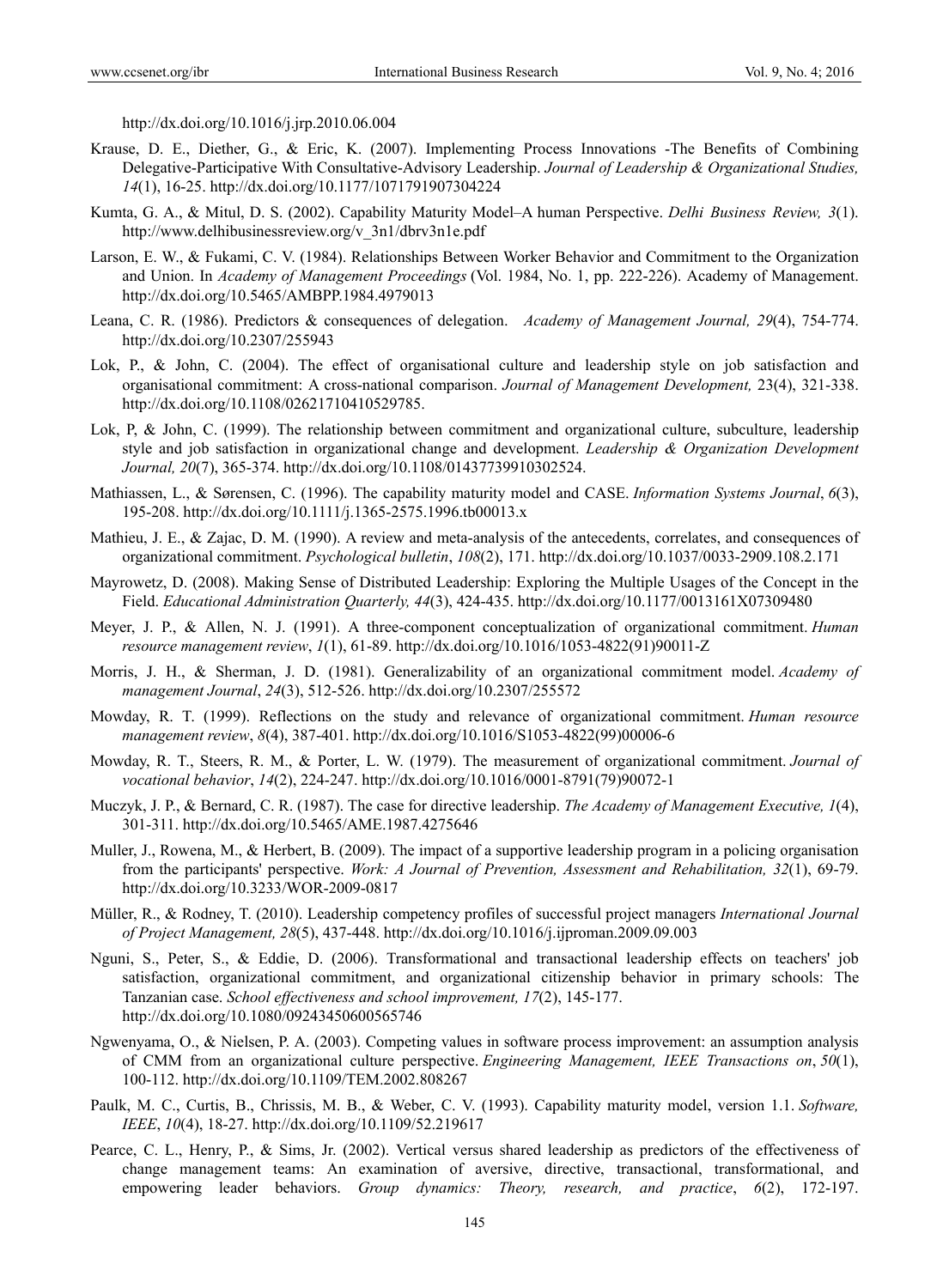http://dx.doi.org/10.1037/1089-2699.6.2.172

- Pellegrini, E. K., & Terri, A. S. (2008). Paternalistic Leadership: A Review and Agenda for Future Research." *Journal of Management*, *34*(3), 566-593. http://dx.doi.org/ 10.1177/0149206308316063
- Podsakoff, P. M., Scott, B. M., & William, H. B. (1996). Transformational leader behaviors and substitutes for leadership as determinants of employee satisfaction, commitment, trust, and organizational citizenship behaviors. *Journal of management*, *22*(2), 259-298. http://dx.doi.org/10.1177/014920639602200204
- Porter, L. W., Richard, M. S., Richard, T. M., & Paul, V. B. (1974). Organizational commitment, job satisfaction, and turnover among psychiatric technicians. *Journal of applied psychology, 59*(5), 603-609. http://dx.doi.org/10.1037/h0037335
- Pulley, M. L., & Valerie, I. S. (2001). E-leadership: tackling complex challenges. *Industrial and Commercial Training*, *33*(6), 225-230. http://dx.doi.org/10.1108/00197850110405379
- Rees, C. R., & Mady, W. S. (1984). Role Differentiation in Groups: The Relationship between Instrumental and Expressive Leadership. *Small Group Research*, *15*(1), 109-123. http://dx.doi.org/ 10.1177/104649648401500106
- Robertson, J. (2009). Coaching leadership learning through partnership. *School Leadership and Management* 29(1): 39-49. http://dx.doi.org/10.1080/13632430802646388
- Robertson, T. S., & James, H. M. (1969). Personality correlates of opinion leadership and innovative buying behavior. *Journal of Marketing Research, 6*(2). http://dx.doi.org/0.2307/3149667
- Rok, B. (2009). Ethical context of the participative leadership model: taking people into account. *Corporate Governance, 9*(4), 461-472. http://dx.doi.org/10.1108/14720700910985007
- Rosenthal, S. A., & Pittinsky, T. L. (2006). Narcissistic leadership. *The Leadership Quarterly*, *17*(6), 617-633. http://dx.doi.org/10.1016/j.leaqua.2006.10.005
- Rowley, J. (1997). Academic leaders: made or born?. *Industrial and Commercial Training, 29*(3), 78-84. http://dx.doi.org/10.1108/00197859710165065
- Sarshar, M., Finnemore, M., Haigh, R., & Goulding, J. (1999). Spice: Is a capability maturity model applicable in the construction industry. In *International Conference on Durability of Building Materials and Components, 8th, Vancouver, Canada, 30th May. National research council Canada, ed. by LACASSE, MA & VANIER, DJ* (pp. 2836-2843).
- Selart, M. (2005). Understanding the role of locus of control in consultative decision-making: a case study. *Management Decision*, *43*(3), 397-412. http://dx.doi.org/10.1108/00251740510589779
- Skogstad, A., Ståle, E., Torbjørn, T., Merethe, S. A., & Hilde, H. (2007). The destructiveness of laissez-faire leadership behavior. *Journal of Occupational Health Psychology*, *12*(1), 80-92. http://dx.doi.org/10.1037/1076-8998.12.1.80
- Smith, J. E., Kenneth, P. C., & Ralph, A. A. (1984). Leadership: It can make a difference. *Academy of Management Journal*, *27*(4), 765-776. http://dx.doi.org/10.2307/255877
- Southworth, G. (1993). School Leadership and School Development: reflection from research. *School Organization, 13*(1), 73-87. http://dx.doi.org/10.1080/0260136930130107
- Spector, P. E. (1982). Behavior in organizations as a function of employee's locus of control. *Psychological bulletin*, *91*(3), 482-497. http://dx.doi.org/10.1037/0033-2909.91.3.482
- Tabernero, C. M. J. C., Luis, C., & Jose, M. A. (2009). The role of task-oriented versus relationship-oriented leadership on normative contract and group performance. *Social Behavior and Personality*, *37*(10), 1391-1404. http://dx.doi.org/10.2224/sbp.2009.37.10.1391
- Taggar, S., Rick, H., & Sudhir, S. (1999). Leadership emergence in autonomous work teams: Antecedents and outcomes. *Personnel Psychology, 52*(4), 899-926. http://dx.doi.org/10.1111/j.1744-6570.1999.tb00184.x
- Toor, Shamas-ur-Rehman., & George, O. (2009). Ethical Leadership: Examining the Relationships with Full Range Leadership Model, Employee Outcomes, and Organizational Culture. *Journal of Business Ethics, 90*(4),533–547. http://dx.doi.org/10.1007/s10551-009-0059-3
- Triandis, H. C. (2004). The many dimensions of culture. *The Academy of Management Executive*, *18*(1), 88-93. http://dx.doi.org/ 10.5465/AME.2004.12689599
- Turetken, O., & Demirors, O. (2004). People capability maturity model and human resource management systems: do they benefit each other?. *Human Systems Management*, *23*(3), 179.